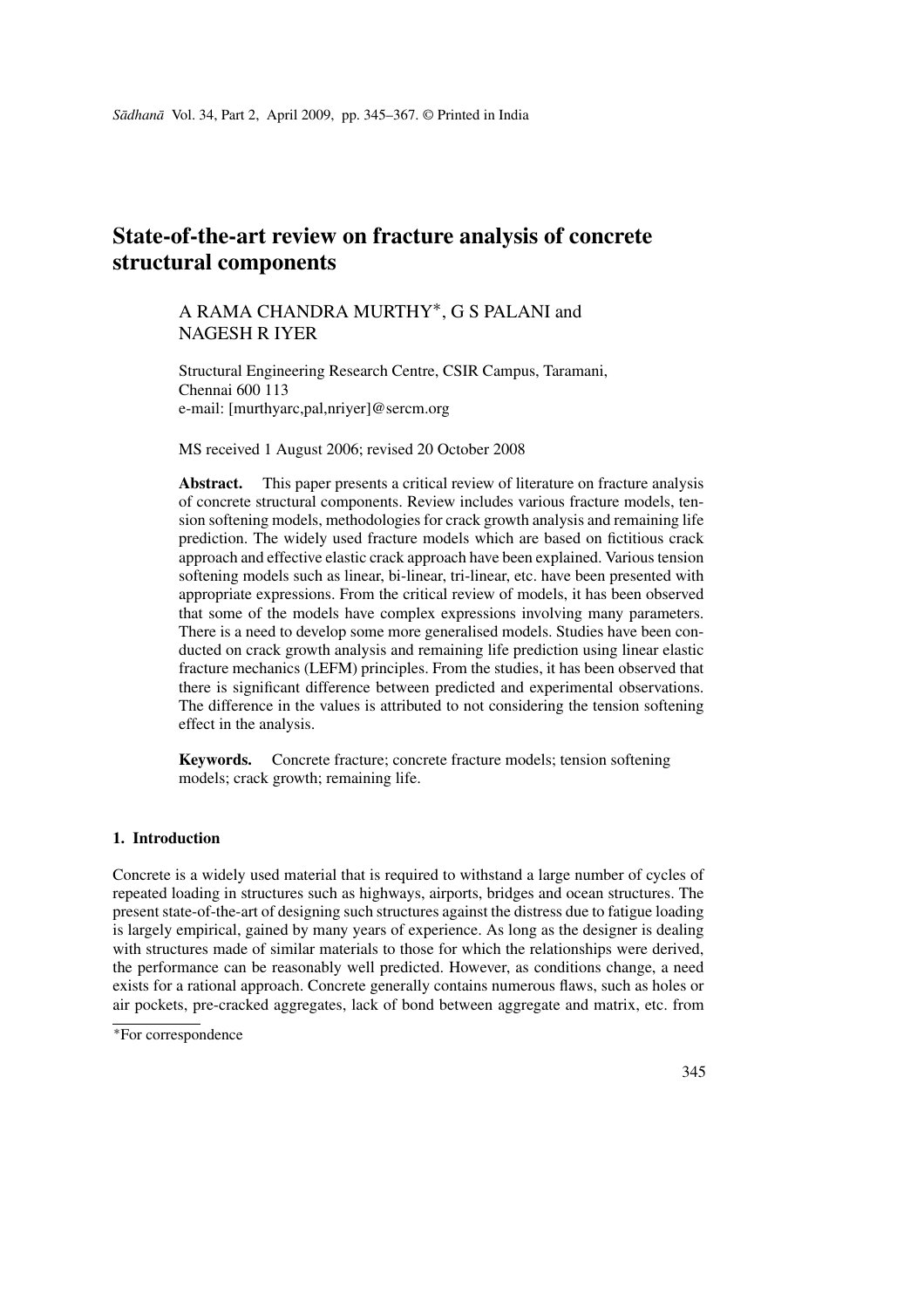which cracking may originate. The words 'crack' and 'flaw' tend to be used interchangeably. But, while all cracks can be considered flaws, all flaws cannot be considered as cracks. The distinction is the sharpness of the crack tip, a crack being with a very small radius of curvature. When the tensile strength of a material is reached in a structure, cracking will occur. During fatigue cyclic loading, the flaw is blunted and re-sharpened and it is reasonable to assume that the crack so formed will be the nucleus of crack propagation that may lead to failure and that the crack will initiate after the first loading cycle. Cracks generally propagate in a direction, which is perpendicular to the maximum tensile stress. In heterogeneous materials, crack tends to follow the weakest path in the material. While the shape of the crack is likely to be highly irregular, it is expected that the irregularities will be smoothed out and the cracks will grow in a slow manner to a simple shape along which the stress intensity factor (SIF) is nearly uniform. Fracture mechanics is a rapidly developing field that has great potential for application to concrete structural design (Karihaloo 1995; Shah *et al* 1995; Van 1997; Bazant 1998, 2002).

For an ideally brittle material, the stress–strain curve is linearly elastic up to the maximum stress, at which point an initial flaw catastrophically propagates, leading to failure. A typical tensile stress-elongation curve for an ideally brittle material for which linear elastic fracture mechanics (LEFM) is valid is shown in figure 1a. For a quasi-brittle material like concrete, a substantial non-linearity exists before the maximum stress. The mechanisms of deformation beyond the proportional limit *fy* (refer figure 1b) are not clearly understood. Initially, randomly distributed micro-cracks are formed. At some point before the peak stress, micro-cracks begin to localize into a macro-crack that critically propagates at the peak stress. Strain softening is observed under steady-state propagation of this crack. Under a closedloop displacement-controlled testing condition, it is observed that the displacement during the post-peak stage consists of opening of the major crack accompanied by unloading of the rest of the specimen.

The fracture behaviour of concrete is greatly influenced by the Fracture Process Zone (FPZ). FPZ, defined as the zone in which the material undergoes softening damage (tearing), is quite small, in concrete and rock fracture the plastic flow is next to non-existent and the non-linear zone is almost entirely rolled by FPZ. Such materials are now commonly called quasi-brittle. The variation of the along the structure thickness or width is usually neglected. The inelastic fracture response due to the presence of FPZ may then be taken into account by a cohesive pressure acting on the crack faces. Figure 2 shows FPZ in brittle-ductile materials and quasi-brittle materials (Bazant 2002).

To model this behaviour using discrete crack fracture mechanics, it is assumed that an initial crack begins to propagate at the proportional limit  $f<sub>y</sub>$  and continues to propagate in a stable manner until the peak stress. When the crack extends in concrete, new crack surfaces are formed along the path of the initial crack tip. The newly formed crack surfaces may be in contact and this leads to toughening mechanisms in FPZ such as aggregate bridging. Further, they may continue to sustain some normal tensile stress that is characterized by a material tensile stress-separation relationship.

Distribution of the tensile stresses on the newly formed crack surfaces depends on the definition of FPZ ahead of the initial crack tip. If FPZ does not include the effect of microcracks ahead of the newly formed crack tip as shown in figure 3a, the normal tensile stress gradually increases from the initial (open) crack tip and reaches the tensile strength of the material,  $f_t$ , at the end of FPZ (Bazant 1998).

It is noted that the tensile strength,  $f_t$  is different than the conventional concrete tensile strength obtained from a regular tensile test. The former is regarded as a material fracture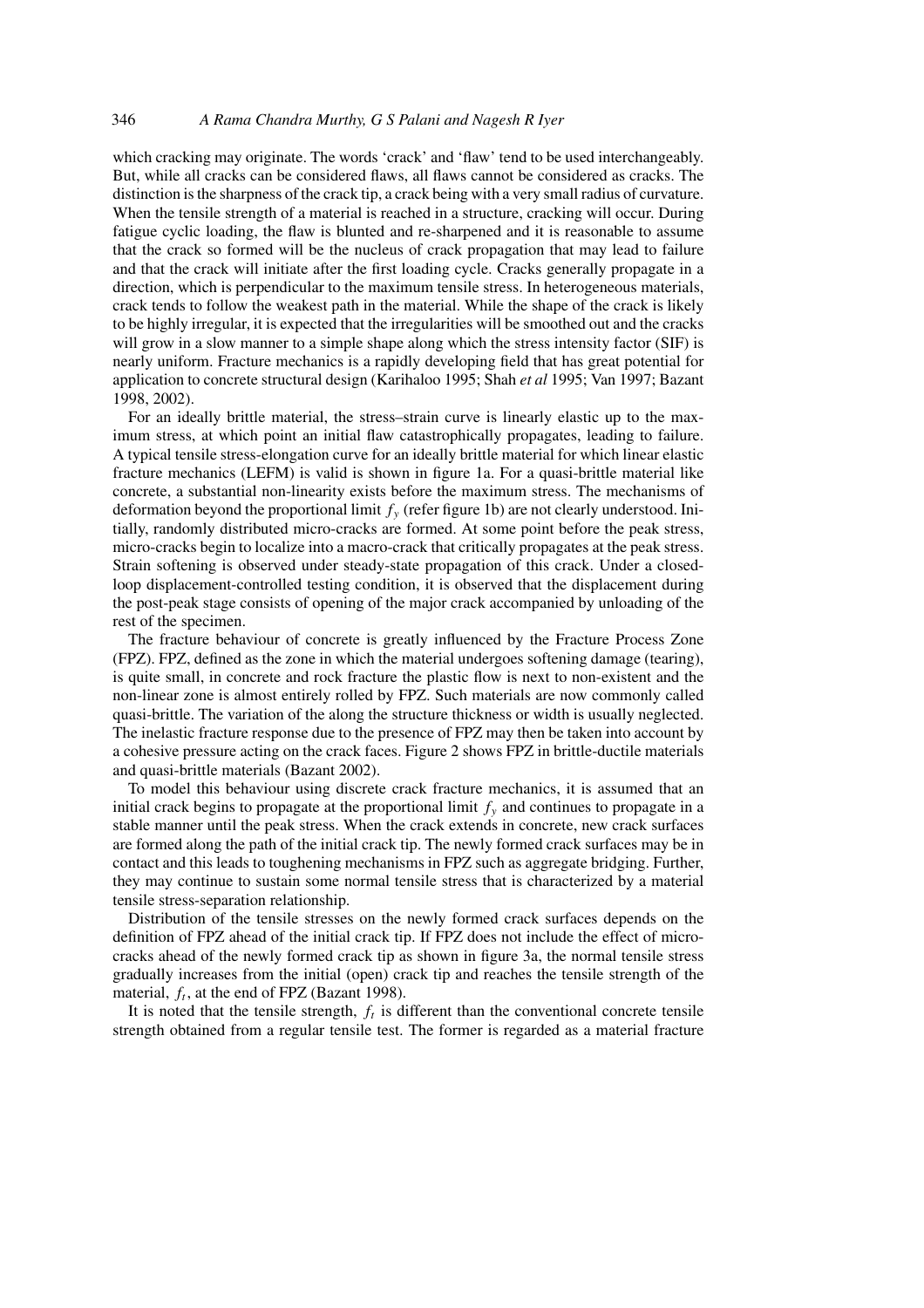

**Figure 1.** Tensile stress-elongation curves for **(a)** linear elastic material, **(b)** quasi-brittle material.



**Figure 2.** FPZ in brittle-ductile materials.**(a)**Ductile-brittle (metals), **(b)** Quasi-brittle (concrete).

parameter, whereas the latter depends on the material as well as the size and geometry of the tested specimen and the testing procedure. If FPZ is defined such that it includes effects of micro-cracks ahead of the newly formed crack tip as shown in figure 3b, the normal tensile stress gradually increases from the initial crack tip and reaches its maximum value (the tensile strength of the material) and drops to the proportional limit  $f_y$  at the end of FPZ, as shown in figure 3b, where the proportional limit  $f_y$  corresponds to initiation of micro-cracks in the material.



**Figure 3.** Concrete crack and: **(a)** not including effect of crack-tip micro-cracks, and **(b)** including effect of crack-tip micro-cracks.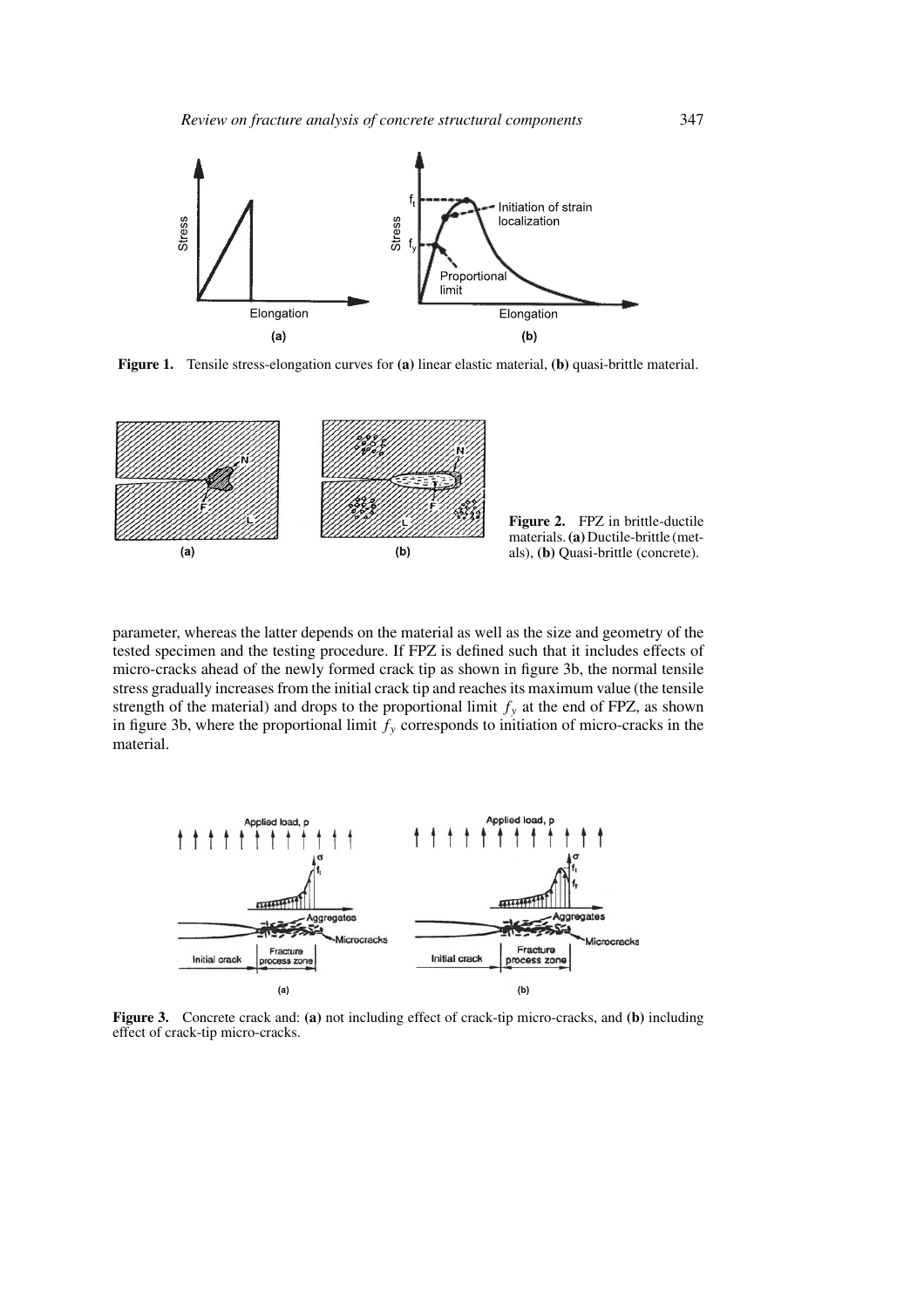## **2. Fracture mechanics of brittle materials: A critical review**

Coulomb (1776) pioneered investigation of the fracture of stones in compression. Galilei (1638) investigated the influence of size in fracture of structures. The original concept of fracture energy was conceived by Griffith (1920). Griffith theory predicted that compressive strength of a material is eight times greater than its tensile strength. Later Irwin (1957) provided extension of Griffth theory to an arbitrary crack and proposed the criterion for crack growth. Further, Irwin showed using Westergaard's method, the stress field in the area of the crack tip is completely determined by the quantity K, called stress intensity factor (SIF). The first application of fracture mechanics to concrete was made by Kaplan (1961) using LEFM principles. Clintock & Walsh (1962) introduced the concept of friction between crack faces. Barenblatt (1959) and Dugdale (1960) made the first attempt at including the cohesive forces in the crack tip region within the limits of elasticity theory. Barenblatt (1959) assumed that cohesive forces acted in a small zone near the crack ends such that the faces closed smoothly. The distribution of these forces is generally unknown. For Dugdale (1960), the distribution of the closing forces is known and constant according to an elastic-perfectly plastic material. A major advance in concrete fracture was made by Hillerborg *et al* (1976). Hillerborg's model (1976) includes the tension softening process zone through a fictitious crack ahead of the pre-existing crack whose lips are acted upon by closing forces such that there is no stress concentration at the tip of this extended crack. Kesler *et al* (1972) showed that the classical LEFM of sharp cracks was inadequate for normal concrete structure and this conclusion was supported by the results of Walsh (1972, 1976) who tested geometrically similar notched beams of different sizes. Inspired by the softening and plastic models of FPZ initiated in the works of Barenblatt (1959) and Dugdale (1960) and the models for materials other than concrete was developed by Rice (1968), Smith (1974), Knauss (1973, 1974), Wnuk (1974), Palmer & Rice (1973) and Kfouri & Rice (1977). Bazant (1976) and Bazant & Cedolin (1979) used a smeared crack model to model cracking in concrete. In this model, the crack front is assumed to consist of a diffuse zone of micro-cracks and the stresses that close FPZ faces are represented through a stress–strain softening law. Hillerborg *et al* (1976) introduced the concept of a characteristic length, which is a unique material property. Carpinteri (1980) proposed a parameter's' as measure of concrete structural brittleness but later introduced the energy brittleness number. Extensive research work was carried out towards numerical modelling of fracture and size effect in plain concrete using lattice model (Hrennikoff 1941; Roelfstra *et al* 1985; Burt & Dougill 1977; Herrman *et al* 1989; Herrman 1991; Schlangen & Van 1991; 1992; Raghuprasad *et al* 1994; Ince *et al* 2003; Arslan *et al* 2002; Karihaloo *et al* 2003).

The concept of lattice model is discretization of the continuum by line elements such as bar and beam elements, which can transfer forces and moments. The advantage with lattice model is the heterogeneity of the material can be modelled/represented by assigning different strength and/or stiffness values to the individual lattice members. Another advantage with this model is that it is possible to identify micro cracking, crack branching, crack tortuosity and bridging.

Hillerborg (1983, 1985) improved the cohesive crack model and adapted to concrete. The finite element analysis showed that the cohesive crack model (also called the fictitious crack model) predicts, for the flexural failure of unnotched plain concrete beams, a deterministic size effect, different from the Weibull statistical size effect. This conclusion was strengthened and the model was further refined by Petersson (1981). Lange *et al* (1993) quantified the texture of fracture surfaces using image analysis techniques to compute a roughness parameter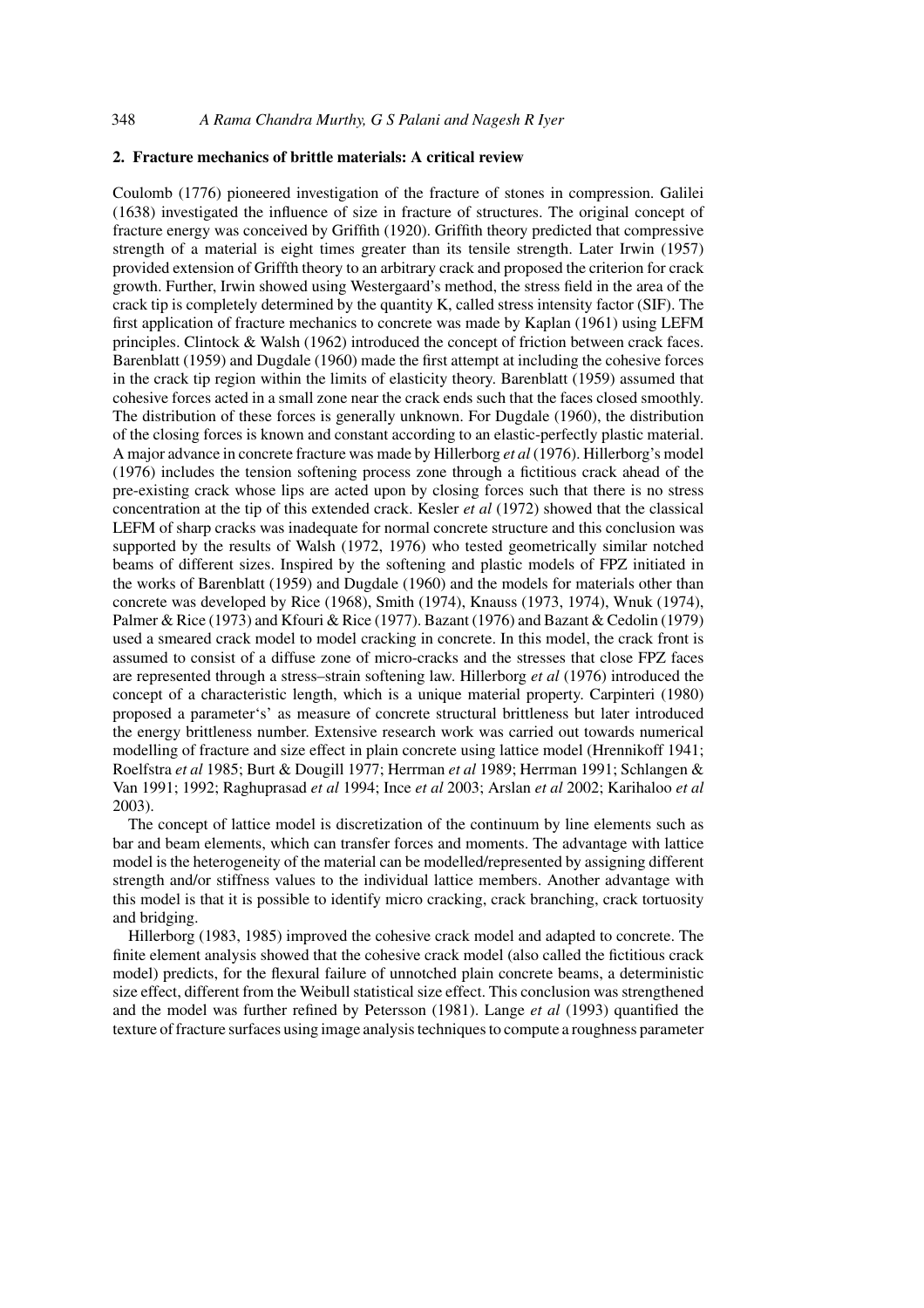and fractal dimension. A positive correlation between fracture surface roughness and fracture toughness was demonstrated. Sundara Raja Iyengar *et al* (1996) applied the fictitious crack method to determine the load deflection diagrams of notched plain concrete beam under three point bending using various forms of strain softening in the stress-deformation relationship and indicated that there is a need to determine a more realistic relationship.

An analytical study of the size effect due to localization of distributed cracking was begun in 1976. Later, a simple formula for the size effect, which describes the size effect for quasibrittle failures preceded by large stable crack growth and allows determination of material fracture parameters from maximum load tests, was derived by Bazant (1983, 1984). The crack band model proposed by Bazant (1982, 1983), provides an almost equivalent alternative to the cohesive crack model. Bazant size effect law (1984) gives a measure of the brittleness of concrete elements. This model was shown to be in good agreement with the basic fracture data and size effect data and has been found to be convenient for programming (Bazant 1984; Bazant & Schell 1993; Bazant & Kazemi 1990). Nallathambi *et al* (1985) conducted experiments to study the influence of pre-crack, aggregate and specimen sizes on the fracture of concrete. A simple formula based on the experimental data was proposed to account for all the three size dependent effects. Bazant  $\&$  Sun (1987) improved the size effect formula for diagonal shear. The improvement was in two aspects, namely, the effect of maximum aggregate size distinct from the effect of the relative beam size and to cover the effect of stirr-ups on the shear capacity of concrete. Bazant (1996) discussed three methods of fracture testing in the perspective of the size effect including the merits and limitations.

Appa Rao & Raghu Prasad (2002a) investigated the fracture properties of high strength concrete. It was observed that concrete becomes brittle with increase in compressive strength. Further, it was noted that fracture energy increases as the maximum size of coarse aggregate and compressive strength of concrete increases. Appa Rao & Raghu Prasad (2002b) conducted experiments to investigate the bond strength of the interface between mortar and aggregate. It was observed that the bond strength of the interface in tension is significantly low, though the mortars exhibited higher strength. The bond strength of the interface in shear (mode III) significantly increases as the roughness and phase angle of the aggregate surface increase. Bazant & Yavari (2005) examined the theories on size effect, namely, energetic statistical scaling and fractal geometry. The advantages and disadvantages in modelling the structural size effect by fractals are discussed. Emphasis was made on design aspect and codal provisions considering the size effect. Ragu Prasad & Renuka Devi (2007) proposed a modified fictitious crack model for plain concrete beam with vertical tortuous crack and analysed the effect of tortuousity of the cracks on various fracture parameters. Carpinteri *et al* (2008) introduced finite fracture mechanics criterion and applied to structures with sharp V-notches. It was found that the predicted values are in good agreement with the experimental results.

When the structural components are subjected to repetitive live loads of high-stress amplitude, according to classical theory, applied loads result in in-plane tensile stresses at the bottom of the components. The stress-state in such structures is often simulated with threepoint bending tests. Plain concrete subjected to flexural loading fails owing to crack propagation. Repeated loading results in a steady decrease in the stiffness of the structure, eventually leading to failure. It is of interest to characterize the material behaviour subjected to such loading and study the crack propagation and remaining life resulting from such loading. The current approaches used to evaluate fatigue performance are mainly empirical. Fatigue equations based on the well known S–N concept have been developed. Implementation of the conventional S–N approach requires time-consuming experimental data collection for a given design case followed by statistical analysis. The resulting information is not applicable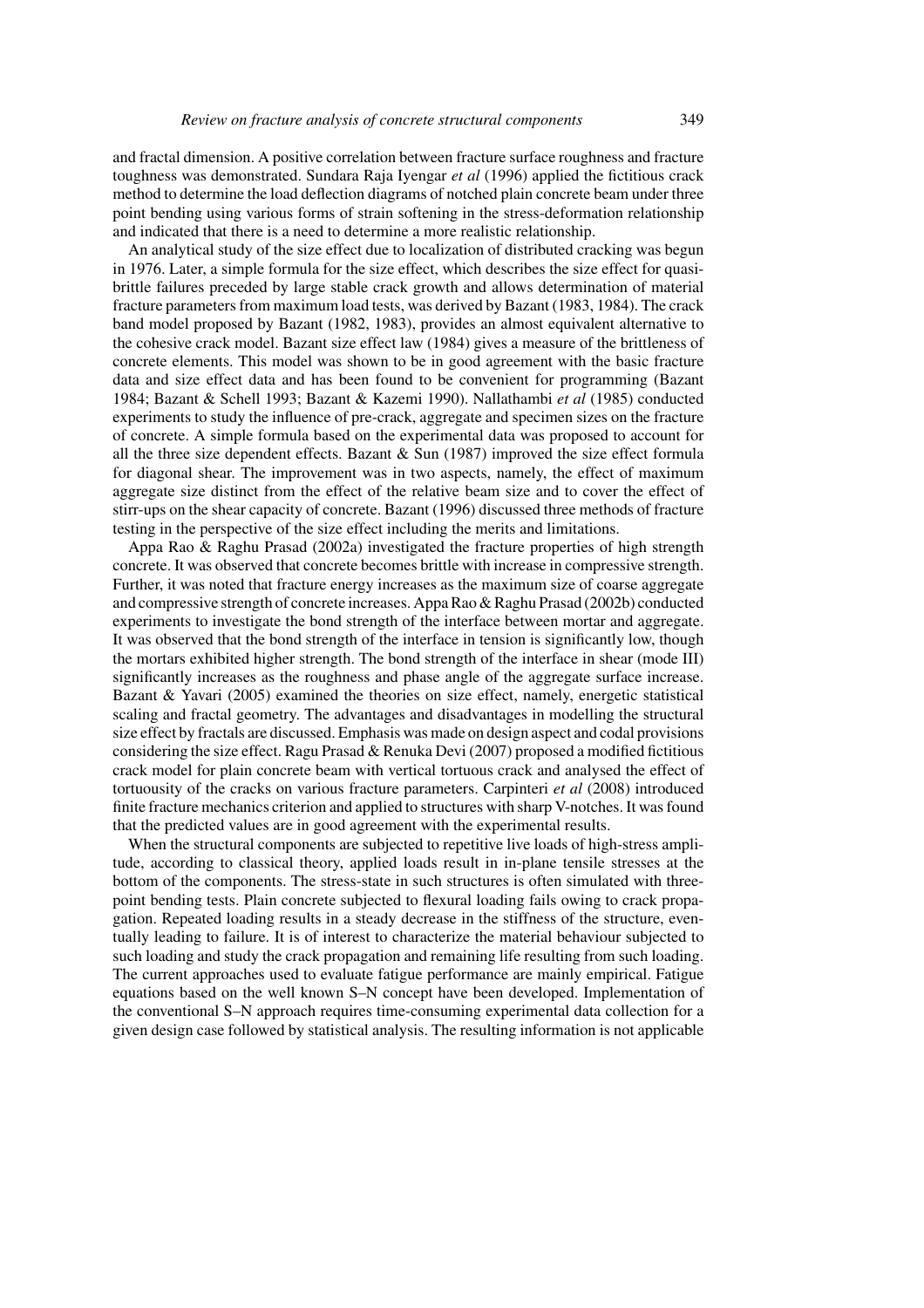to other design cases with different loading configurations or boundary conditions. A severe limitation of the S–N approach is the inherent empiricism. The approach does not use fundamental material parameters that can be determined for use in design or evaluation. Mechanistic approaches that utilize the concept of fracture mechanics to study crack propagation from fatigue loading have also been proposed. For example, Perdikaris & Calomino (1987) showed that compliance measurements provide a convenient method for estimating the traction-free crack length of fatigued concrete specimens. Since then, many experimental investigations on fatigue crack propagation in concrete have been reported (Baluch *et al* 1987; Ramsamooj 1994; Stuart 1982; Subramaniam *et al* 2000; Takashi *et al* 1999; Toumi & Turatsinze 1998; Slowik *et al* 1996; Bazant & Xu 1991).

The rate of fatigue crack growth in concrete exhibits an acceleration stage that follows an initial deceleration stage. In the deceleration stage the rate of crack growth decreases with increasing crack length, whereas in the acceleration stage there is a steady increase in crack growth rate up to failure. They (Baluch *et al* 1987; Ramsamooj 1994; Stuart 1982; Subramaniam *et al* 2000; Takashi *et al* 1999; Toumi & Turatsinze, 1998; Slowik *et al* 1996; Bazant & Xu 1991) have attempted to apply the fracture mechanics principles to describe the crack growth during the acceleration stage of fatigue crack growth in concrete. It has been observed that the Paris law coefficients are dependent on the material composition potentially explaining the large differences in the values of the Paris law coefficients. From literature, it has also been observed that the research work towards crack growth analysis and remaining life prediction of concrete structural components considering tension softening is limited.

This paper presents a critical review of literature on fracture analysis of concrete structural components. Review includes various fracture models, tension softening models, crack growth analysis, and remaining life prediction. The widely used fracture models which are based on fictitious crack approach and effective elastic crack approach have been explained. Various tension softening models such as linear, bi-linear, tri-linear etc. have been presented with appropriate expressions. Studies have been conducted on crack growth analysis and remaining life prediction using linear elastic fracture mechanics principles. Observations from remaining life prediction studies have been highlighted. Directions for further research in this area have been discussed.

#### **3. Nonlinear fracture mechanics for mode I quasi-brittle material**

It is known that the fracture behaviour of concrete is greatly influenced by FPZ. An effective quasi-brittle crack is shown in figure 4(a), where an initial crack and the associated FPZ are presented by a crack with length 'a' (Shah *et al* 1995). The toughening mechanisms in FPZ are modelled by a cohesive pressure acting on the crack surfaces as described by Jenq  $&$  Shah (1985). The cohesive pressure  $\sigma(w)$  is a monotonic decreasing function of crack opening displacement *w*. The value of  $\sigma(w)$  is equal to material tensile strength, *f<sub>t</sub>* for  $w = 0$  at the crack 'tip' (the end of FPZ). This implies that micro-cracks ahead of the crack tip are not included in FPZ.

When a concrete structure with a quasi-brittle crack is subjected to loading, the applied load results in an energy release rate,  $G_q$  at the tip of the effective quasi-brittle crack, where the subscript q stands for quasi-brittle materials. The energy release rate  $G<sub>q</sub>$  may be divided into two portions: (i) the energy rate consumed during material fracturing in creating two surfaces,  $G_{Ic}$ , which is equivalent to the material surface energy, and (ii) the energy rate to overcome the cohesive pressure  $σ(w)$  in separating the surfaces,  $G_σ$ , where the subscript  $σ$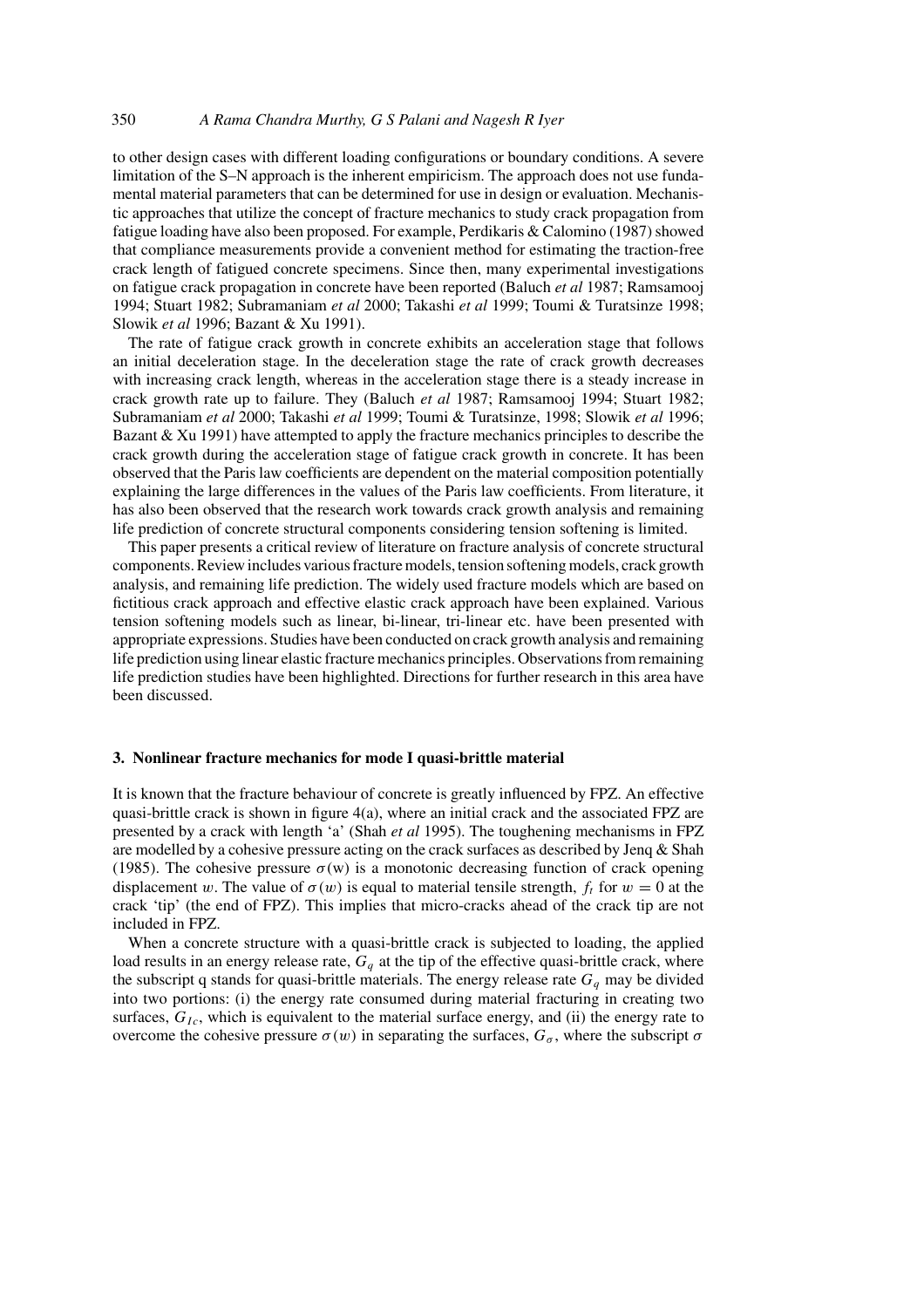

**Figure 4.** Modelling of quasi-brittle crack: **(a)** cohesive crack with crack surfaces in contact and **(b)** partially separated crack surfaces.

indicates this part of energy overcomes the cohesive pressure  $\sigma(w)$  to open the crack. As a result, the energy release rate for a mode I quasi-brittle crack,  $G_q$ , can be expressed as

$$
G_q = G_{1c} + G_{\sigma}.
$$
 (1)

The value of  $G_{Ic}$ , can be evaluated based on LEFM and is called the critical energy release rate. Since  $G_{\sigma}$  is equal to the work done by the cohesive pressure over a unit length of the crack for a structure with a unit thickness, its value can be calculated using the following expression

$$
G_{\sigma} = \frac{1}{\Delta a} \int_0^{\Delta a} \int_0^w \sigma(w) dx dw = \frac{1}{\Delta a} \int_0^{\Delta a} dx \int_0^w \sigma(w) dw = \int_0^w t \sigma(w) dw,
$$
\n(2)

where  $\sigma(w)$  is the normal cohesive pressure and  $w_t$  is the crack separation displacement at the initial crack tip, as shown in figure  $4(a)$ . Substituting  $(2)$  into  $(1)$  leads to

$$
G_q = G_{Ic} + \int_0^{W_t} \sigma(w) dw.
$$
 (3)

It can be observed that when  $w_t > w_c$  as shown in figure 4(b), the upper integral limit  $w_t$ in (3) should be replaced by  $w_c$ . Equation (3) indicates that for quasi-brittle fracturing, the energy release rate due to the applied load  $G<sub>q</sub>$  is balanced by two fracture energy dissipation mechanisms. The Griffith–Irwin energy dissipation mechanism is represented by the fracture energy release rate  $G_{Ic}$ , whereas the Dugdale–Barenblatt energy dissipation mechanism is represented by the material traction term  $G_{\sigma}$ .

#### 3.1 *Concrete fracture models*

Based on different energy dissipation mechanisms used, non-linear fracture mechanics models for quasi-brittle materials can be classified as a fictitious crack approach and an equivalentelastic crack approach (or an effective-elastic crack approach). Fracture mechanics models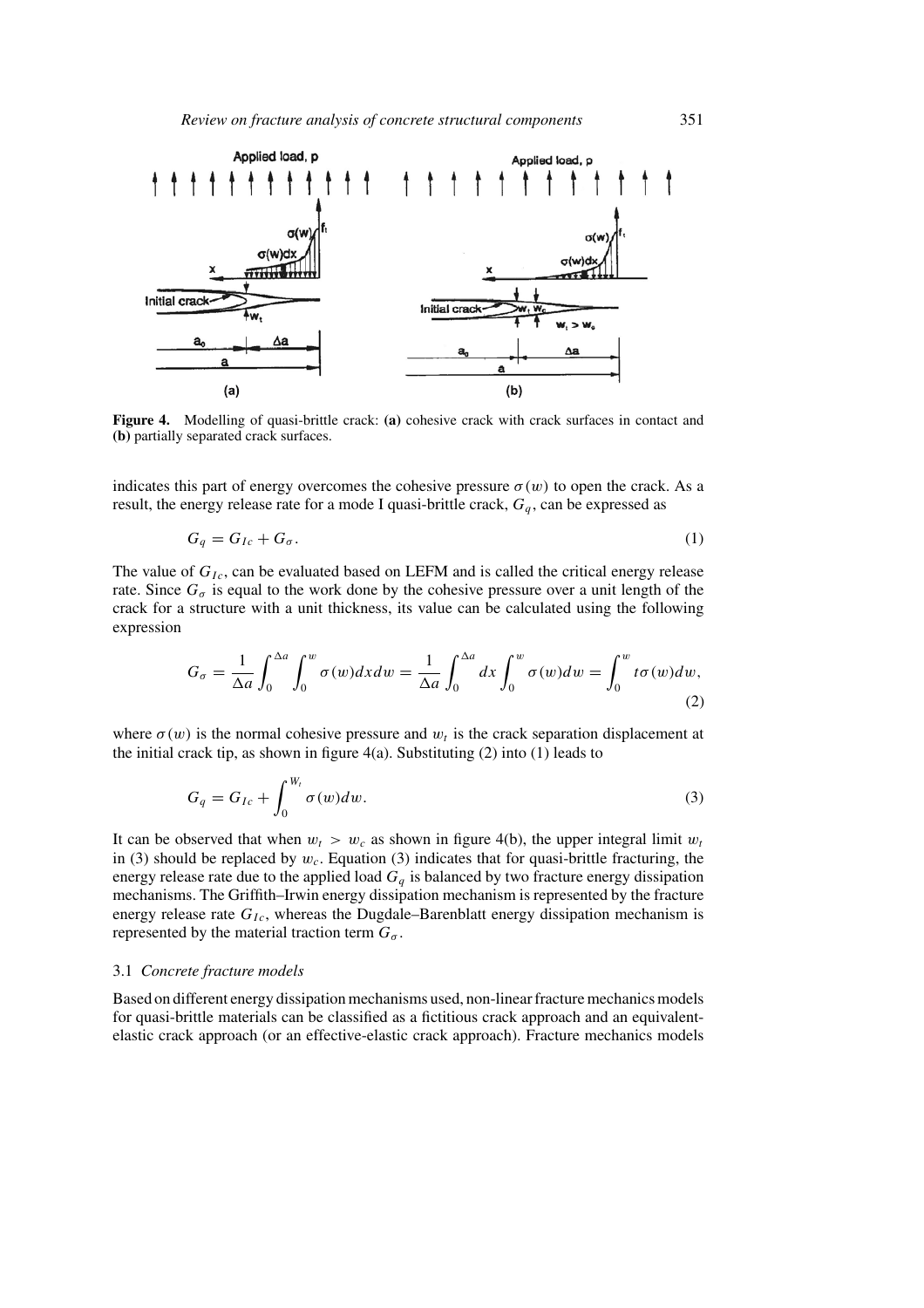using only the Dugdale–Barenblatt energy dissipation mechanism are usually referred to as the fictitious crack approach, whereas fracture mechanics models using only the Griffth–Irwin energy dissipation mechanism are usually referred to as the effective-elastic crack approach or equivalent elastic crack approach. Brief description of various models based on fictitious crack approach as well as effective-elastic crack approach is described in table 1.

## **4. Tension softening models**

It is known that the cohesive crack model requires a unique  $\sigma(w)$  curve to quantify the value of energy dissipation. The choice of the  $\sigma(w)$  function influences the prediction of the structural response significantly, and the local fracture behaviour, for example the crack opening displacement, is particularly sensitive to the shape of  $\sigma(w)$ . Many different shapes  $\sigma(w)$  curves, including linear, bilinear, trilinear, exponential, and power functions, have been previously used. Some of the widely used  $\sigma(w)$  curves are listed in table 2.

The CEB–FIP Model Code (1990) also recommended a bilinear curve for  $\sigma(w)$ . However, the value of  $w_c$  depends on maximum aggregate size  $d_a$ . The value of  $\sigma_1$  was assigned to be equal to  $0.15 f_t$  and the value of  $w_1$  in units of millimeters is given by

$$
w_1 = \frac{G_F - 22w_c(G_F/k_d)^{0.95}}{150(G_F/k_d)^{0.95}},
$$
\n(4)

where the coefficient  $k_d$  also depends on the maximum aggregate size  $d_a$ . In the absence of test data, CEB–FIP Model Code also specifies empirical relations for the fracture parameters of the fictitious crack model in terms of the mean compressive strength *fc*:

$$
f_t = 0.3(f_c + 8)^{2/3}, G_F = k_d f_c^{0.7}, E = 10^4 f_c^{1/3},
$$
\n(5)

in which  $f_c$ ,  $f_t$ , and *E* are in megapascals and  $G_F$  is in newtons per meter.

Since the assessment of the fracture behavior of a concrete structure is influenced by using different  $\sigma(w)$  functions, reasonable and accurate determinations of the  $\sigma(w)$  curve and the corresponding parameters become crucial for the cohesive crack approach. Experimental determination of  $\sigma(w)$  directly from tension tests has been suggested by Gopalaratnam and shah (1985), but this is difficult and the results may vary with specimen size and shape. Li *et al* (1987) have proposed a J-integral-based method for obtaining the entire  $\sigma(w)$  curve. Miller *et al* (1991) have computed the  $\sigma(w)$  curve from parabolic crack profiles observed in fracture tests through laser holography interferometry. Yon *et al* (1997) and Du *et al* (1990) have applied Moire interferometry to deduce crack profiles that were used to determine the stress-opening relation in the process zone.

From the critical review of models, it can be observed that the models are subjective in view of the following reasons:

- Some of the models are complex and do not readily lend themselves to mathematical manipulation such as differentiation and integration.
- Number of models are divided into two separate expressions hence adding to the complexity of the model.
- Some of the models require parameters obtained through curve fitting methods

There is scope and need to develop more generalised models to represent realistic closing pressure distribution.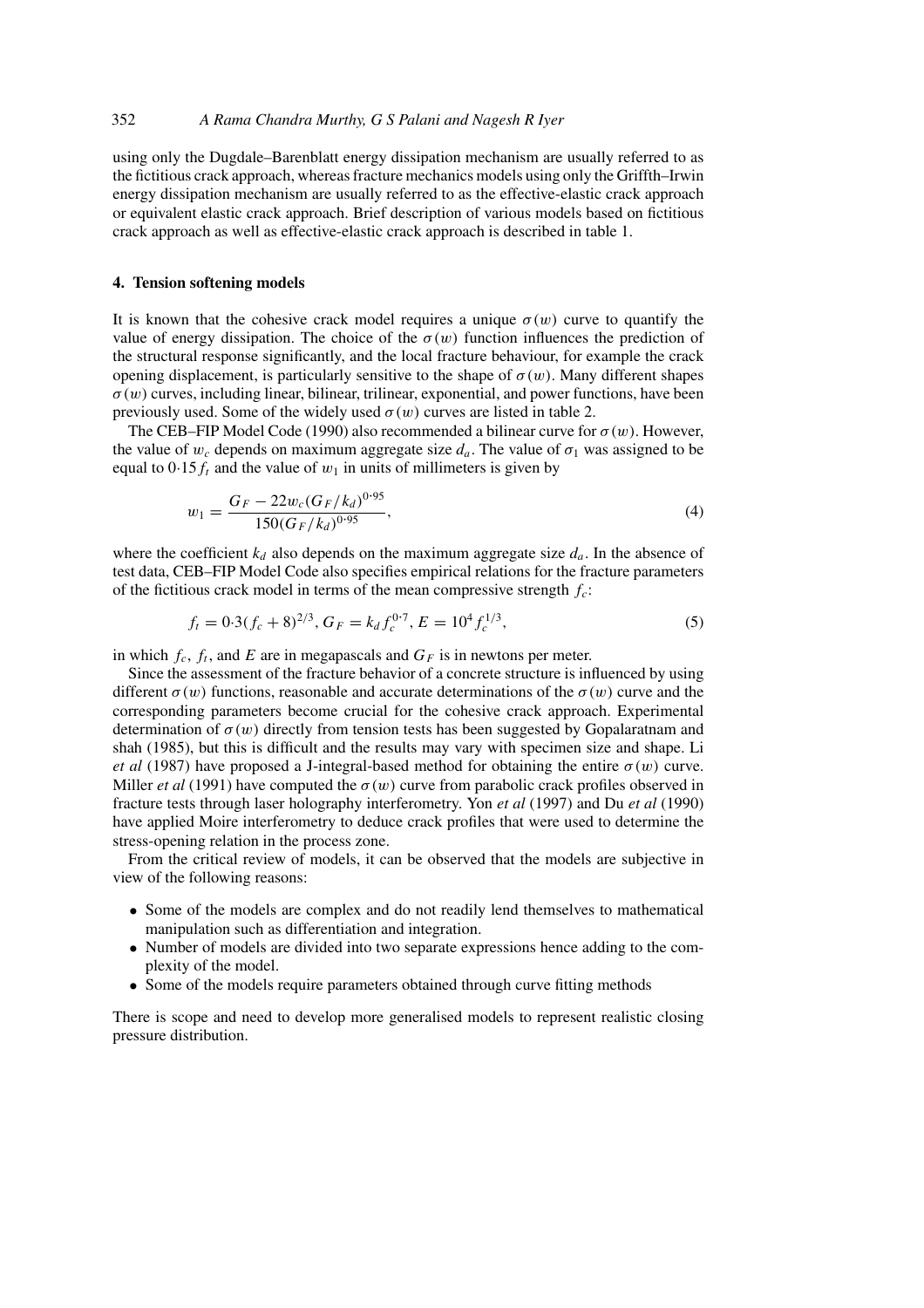

Table 1. Concrete fracture models. **Table 1.** Concrete fracture models.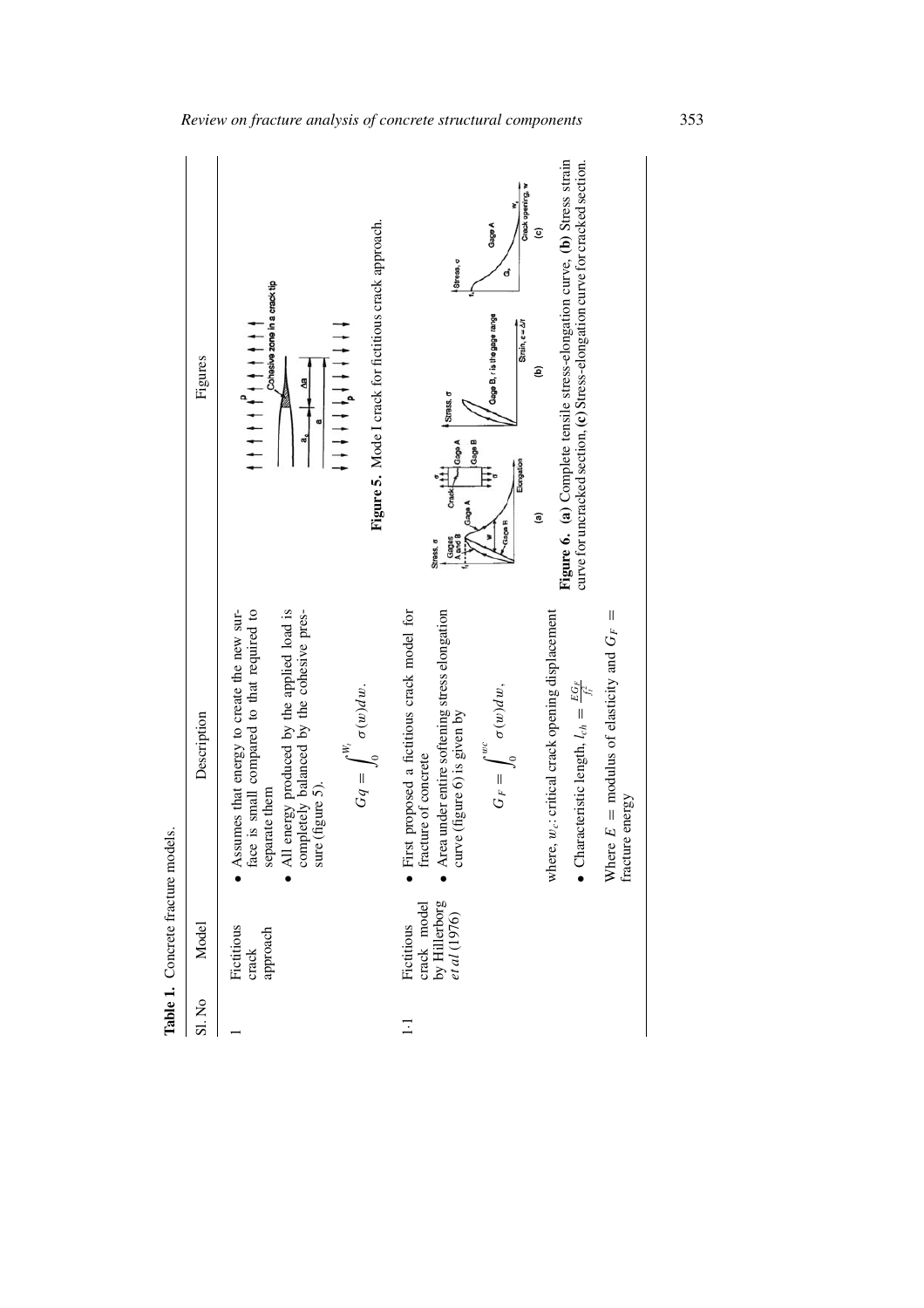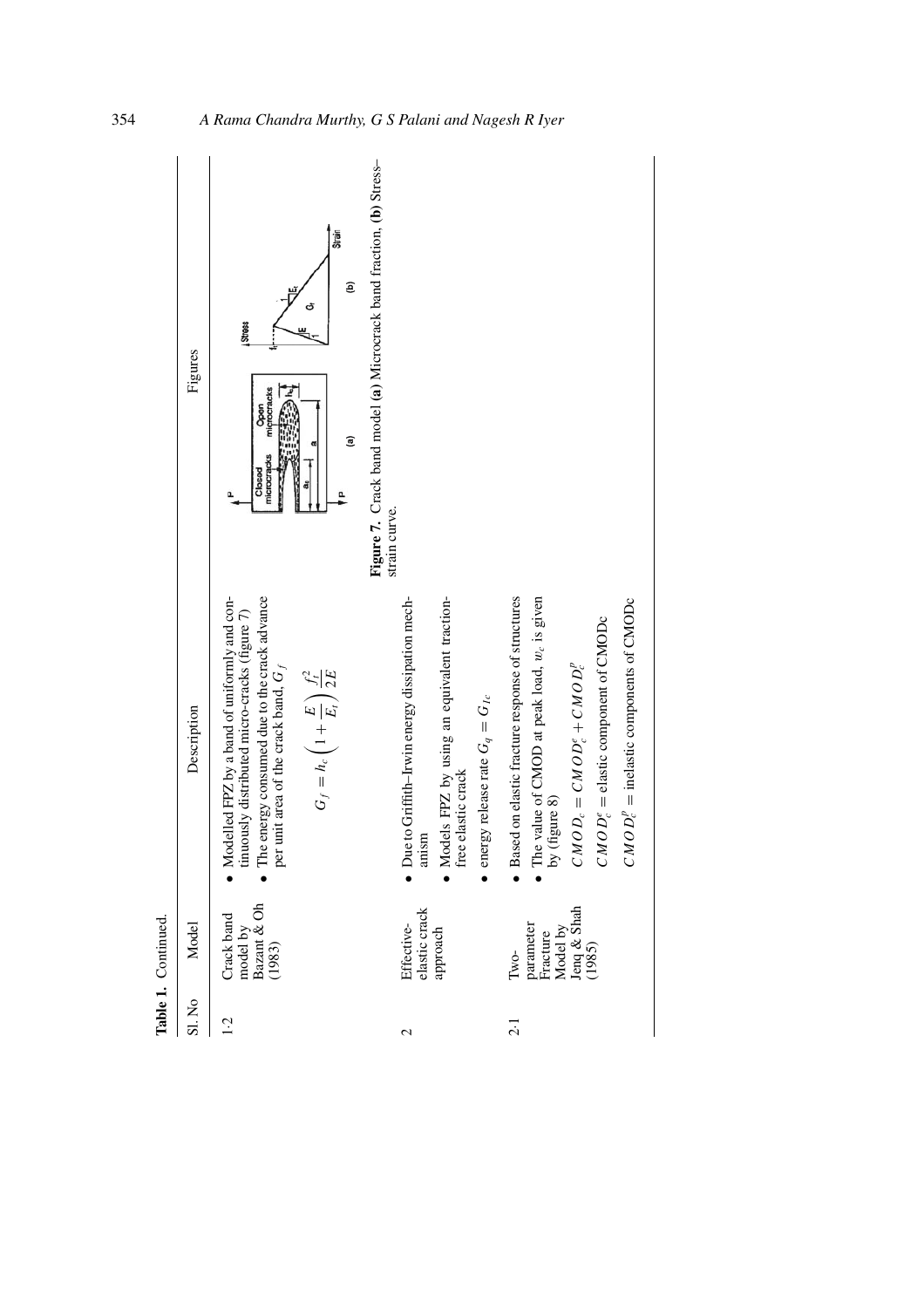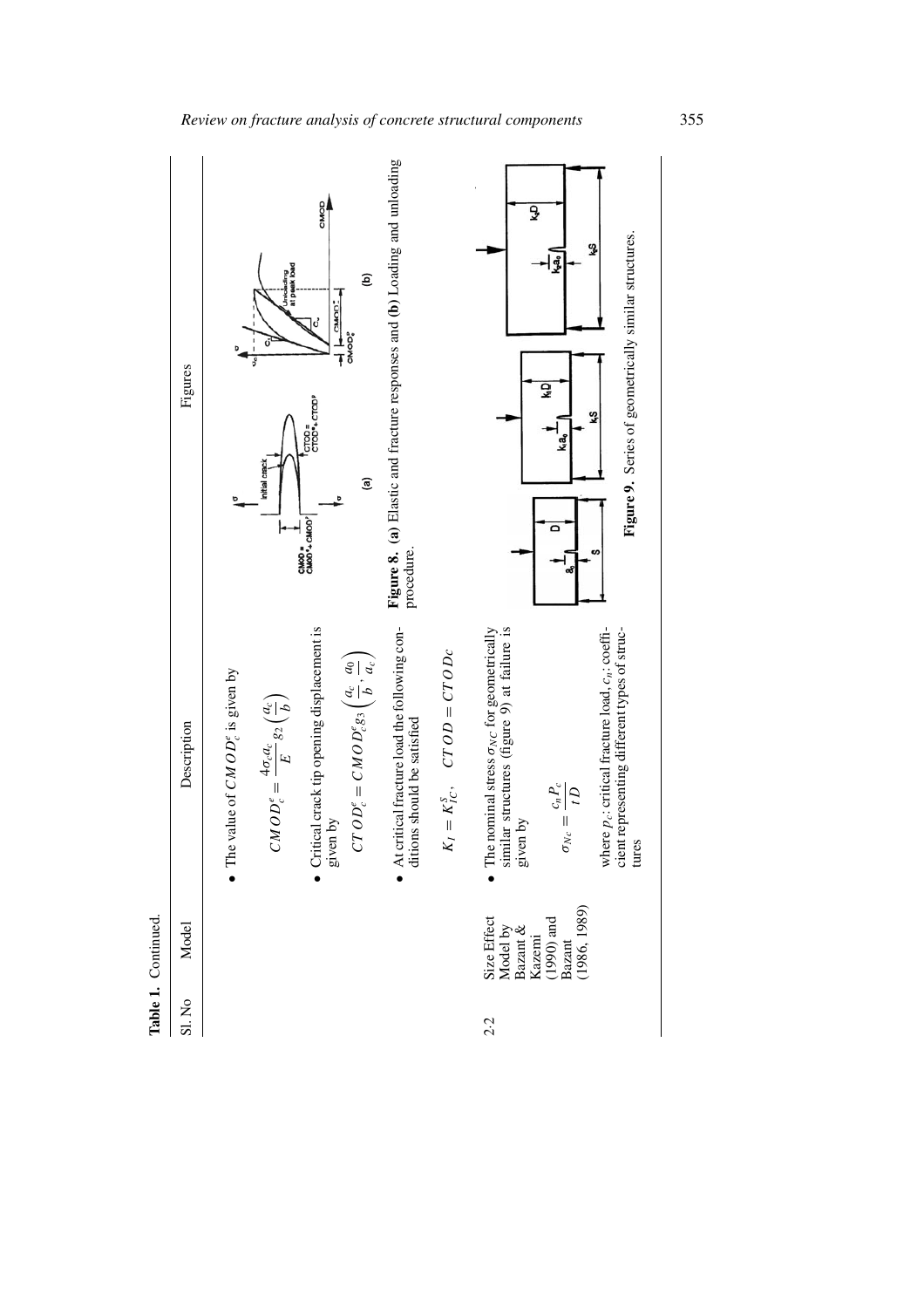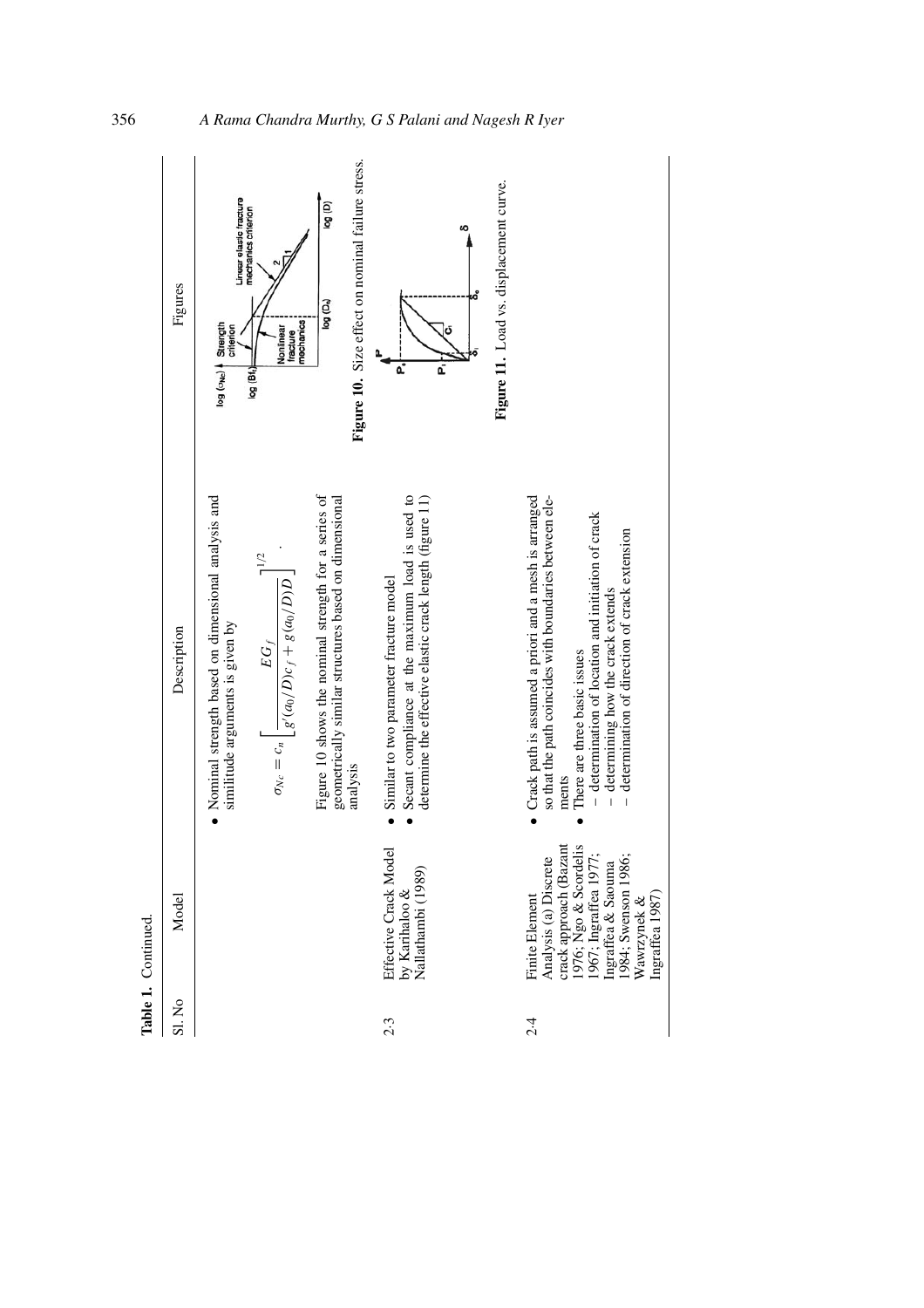|                     | Figures        | - Difficult to handle multi-cracks<br>- compute intensive<br>Disadvantages                                                                                                                                                                                                                                                                      | convergence of the solution for decreasing mesh<br>$-$ Spurious mesh sensitivity<br>size cannot be checked.<br>Disadvantages                                                                                                                                                                                   |
|---------------------|----------------|-------------------------------------------------------------------------------------------------------------------------------------------------------------------------------------------------------------------------------------------------------------------------------------------------------------------------------------------------|----------------------------------------------------------------------------------------------------------------------------------------------------------------------------------------------------------------------------------------------------------------------------------------------------------------|
|                     | Description    | - Interface elements are a natural way of describing<br>A graphical representation of the geometric disconti-<br>- Mesh regeneration associated with crack propaga-<br>tion and direction change, can be accomplished<br>- Interface elements are economical<br>nuity can be obtained automatically<br>automatically<br>the crack<br>Advantages | Based on the concept of replacing the crack by a con-<br>tinuous medium with altered physical properties<br>- parallel cracks can be modelled easily<br>Concept is similar to crack band model<br>crack tortuosity can be modelled<br>- computational convenience<br>- remeshing is not required<br>Advantages |
| Table 1. Continued. | $_{\rm Model}$ |                                                                                                                                                                                                                                                                                                                                                 | Committee 446 1995;<br>Approach (Rashid<br>1968;<br>Pudhaphongsiriporn<br>1978; Bazant &<br>Cedolin 1979; ACI<br>b) Smeared Crack<br>Sitaram 1993)                                                                                                                                                             |
|                     | Sl. No         |                                                                                                                                                                                                                                                                                                                                                 |                                                                                                                                                                                                                                                                                                                |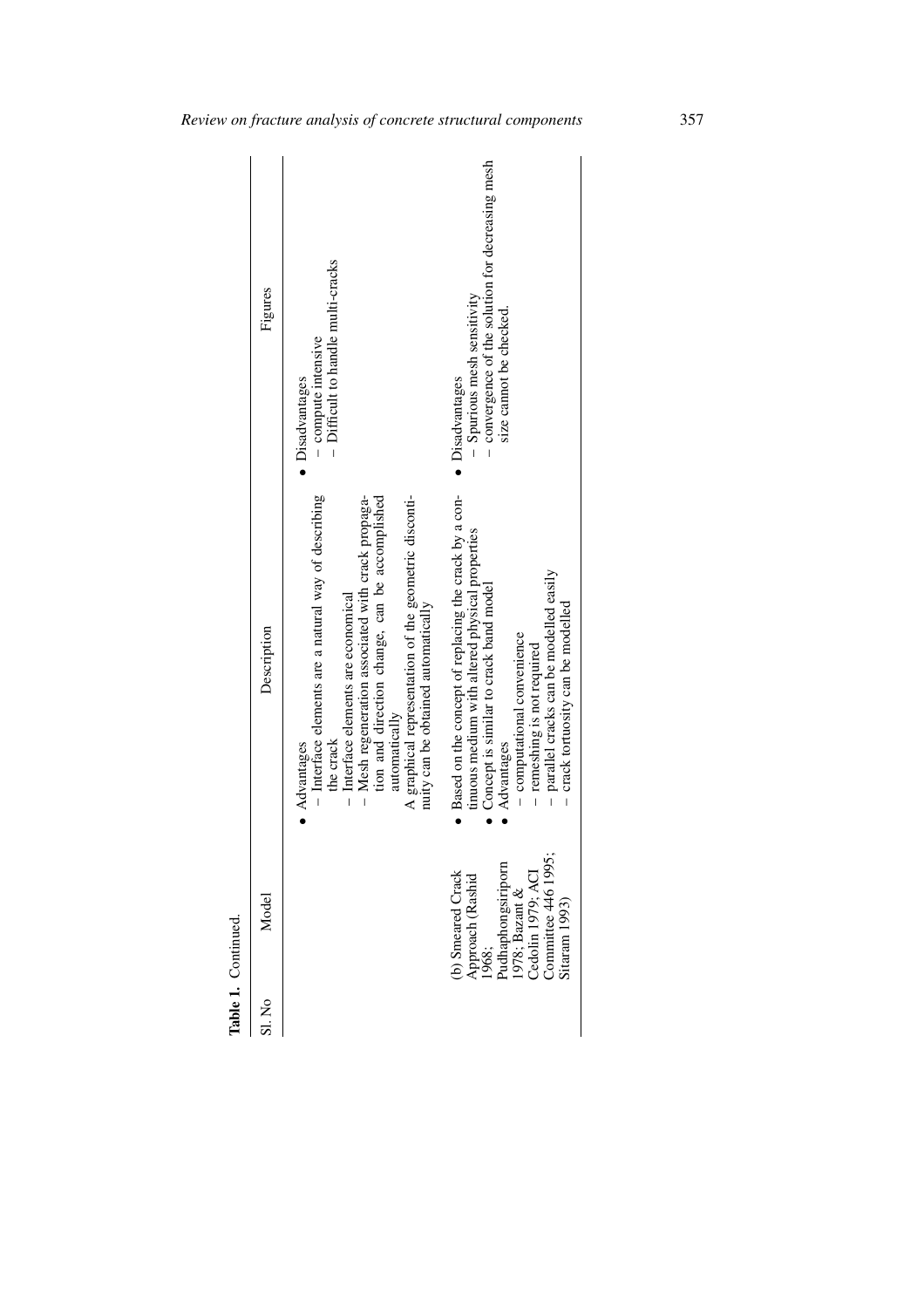| Type                                                                                                            | Expression                                                                                                                                                                                                                            | Shape                   |
|-----------------------------------------------------------------------------------------------------------------|---------------------------------------------------------------------------------------------------------------------------------------------------------------------------------------------------------------------------------------|-------------------------|
| Linear curve<br>(Hillerborg<br>et al 1976)                                                                      | $\sigma = f_t(1 - w/w_c)$                                                                                                                                                                                                             | W <sub>c</sub>          |
| Bilinear curve<br>(Roelfstra &<br>Wittmann<br>1986)                                                             | $\sigma = \begin{cases} f_t - (f_t - \sigma_1) w/w_1 & \text{for } w \leq w_1 \\ \sigma_1 - \sigma_1 (w - w_1)/(w_c - w_1) & \text{for } w_1 > w \end{cases}$                                                                         | σ<br>$W_c$<br>$W_1$     |
| 1990)                                                                                                           | for $w \leq w_1$<br>Trilinear curve $\sigma = \begin{cases} f_t & \text{for } w \le w_1 \\ f_t - 0.7 f_t(w - w_1)(w_2 - w_1) & \text{for } w_1 < w \le w_2 \\ 0.3 f_t(w_c - w)/(w_c - w_2) & \text{for } w_2 < w \le w_c \end{cases}$ | $0.3f_t$<br>$W_1$ $W_2$ |
| Exponential<br>curve (Footer<br><i>et al</i> 1986)                                                              | $\sigma = f_t \left(1 - \frac{w}{w}\right)^n$<br>where $n$ is a fitting parameter                                                                                                                                                     | W <sub>c</sub>          |
| (Reinhardt<br>1985)                                                                                             | $\sigma = f_t \left\{ 1 - \left( \frac{w}{w_s} \right)^n \right\}$<br>where $0 < n < 1$ is a fitting parameter                                                                                                                        | $W_c$                   |
| Gopalaratnam<br>& Shah (1985)<br>similar<br>relationship<br>was also<br>suggested by<br>Cedolin et al<br>(1987) | $\sigma = f_t \exp(kw^{\lambda})$<br>where k and $\lambda$ are material parameters<br>$k = -0.06163$ and $\lambda = 1.01$ for con-<br>crete with $f'_c$ values of 33–47 MPa.                                                          | f,<br>$W_c$             |
| Power<br>curve<br>(Du et al 1990)                                                                               | $\sigma = 0.4 f_t (1 - w/w_c)^{1.5}$                                                                                                                                                                                                  | 0.4f <sub>t</sub>       |

**Table 2.** Different types of closing pressure for FPZ.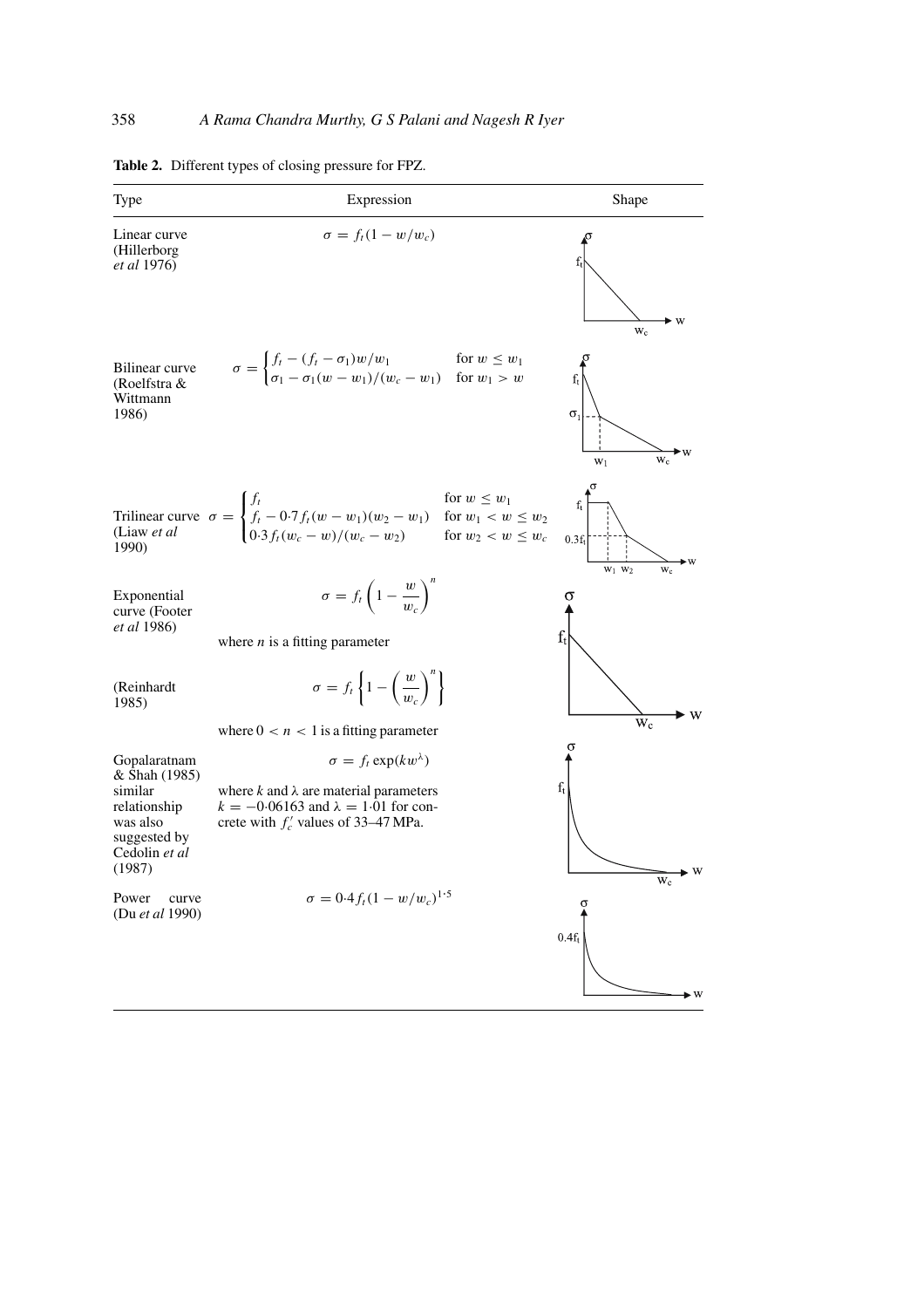**Table 2.** Continued.

| <b>Type</b>                                                       | Expression                                                                                                                                                          | Shape                |
|-------------------------------------------------------------------|---------------------------------------------------------------------------------------------------------------------------------------------------------------------|----------------------|
| Bilinear curve<br>with $w_1 = 0$<br>(Figueiras $\&$<br>Owen 1984) | $\sigma = kf_t(1 - w/w_c)$<br>where $k = a$ constant                                                                                                                | $kf_t$<br>$W_c$      |
| Power curve<br>(Hordijk 1991)                                     | $\sigma = f_c \left\{ \left[ 1 + \left( a_1 \frac{w}{w_c} \right)^3 \right] \exp \left( -a_2 \frac{w}{w_c} \right) \right\}$<br>$-\frac{w}{w_c}(1+a_1^3)\exp(-a_2)$ |                      |
|                                                                   | where $a_1$ and $a_2$ are fitting parameters                                                                                                                        | ►W<br>W <sub>c</sub> |

#### **5. Numerical studies**

Numerical studies have been conducted on remaining life prediction of concrete structural components. Section 5·1 presents the details of remaining life prediction studies using LEFM principles.

#### 5.1 *Remaining life prediction using LEFM*

Crack growth studies and remaining life prediction has been carried out for concrete threepoint bending specimens under constant amplitude loading. The details of the studies are presented below.

5.1a *Problem 1:* This problem was studied by Toumi & Turatsinze (1998) for three-point bending concrete specimen (figure 12).

Length  $(S) = 320$  mm Depth  $(b) = 80$  mm Thickness  $(t) = 50$  mm Initial crack length  $(a<sub>o</sub>) = 2$  to 4 mm Compressive strength  $= 57$  MPa Tensile strength  $= 4.2$  MPa Fracture toughness =  $0.63 \text{ MPa}$  /m Crack growth equation  $=$  Paris Min. load  $= 198.72$  N

The bending tensile stress  $(f_b)$  can be calculated by using the formula given below

$$
f_b = \frac{3Pl}{2tb^2}.\tag{6}
$$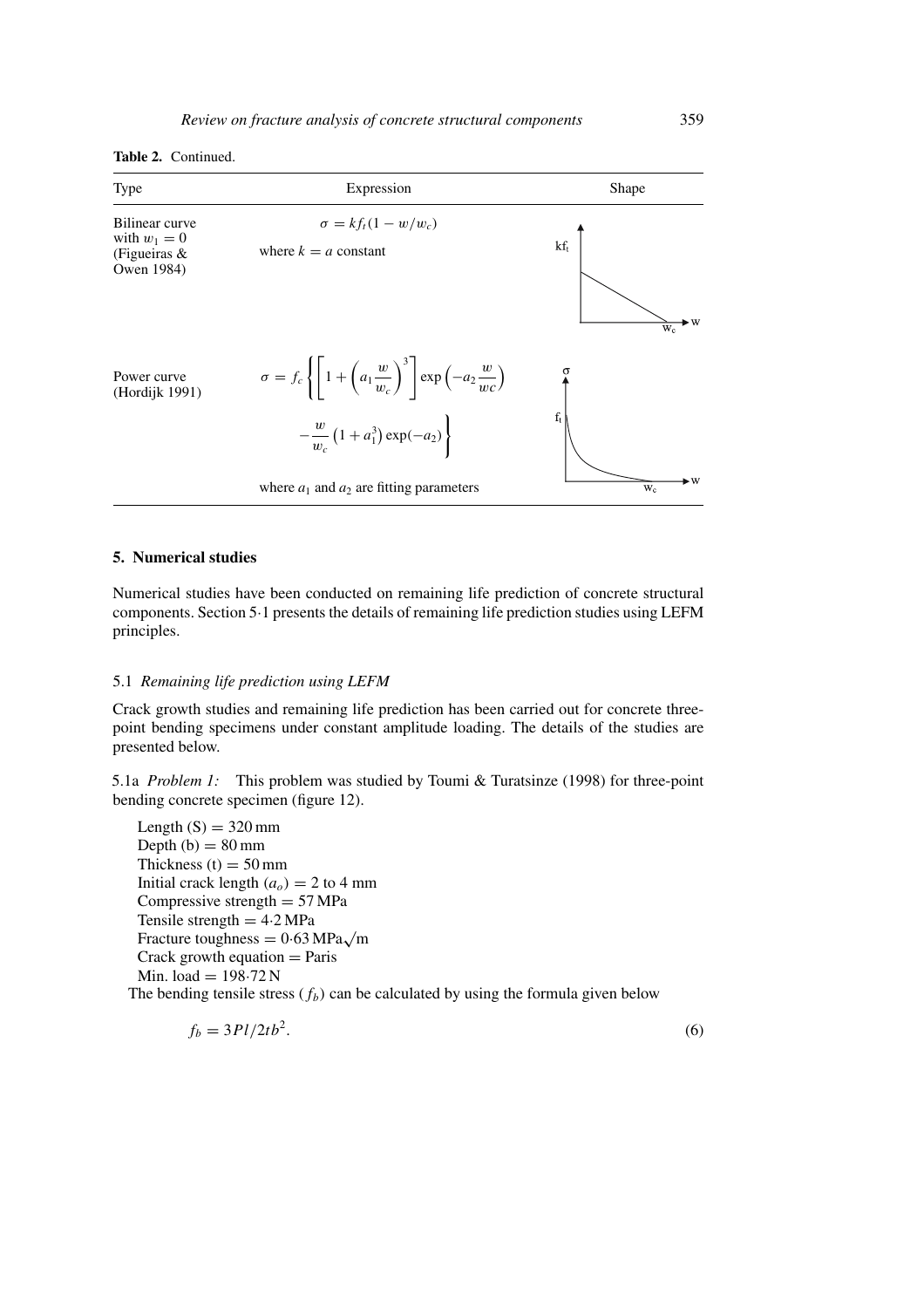|                | Max.<br><b>Stress</b><br>(MPa) | Crack growth constants |      | Remaining life (Cycles) |                                     |            |
|----------------|--------------------------------|------------------------|------|-------------------------|-------------------------------------|------------|
| S. No.         |                                | $(\mu$ m/cycle)        | m    | Present<br>study        | Toumi & Turatsinze<br>1998 (Exptl.) | $\%$ diff. |
|                | 1.125                          | 6.45                   | 4.18 | 28689                   | 32222                               | 10.96      |
| 2              | 1.05                           | 0.33                   | 2.31 | 57251                   | 63611                               | 9.99       |
| 3              | 0.975                          | 0.26                   | 2.25 | 62603                   | 69444                               | 9.85       |
| $\overline{4}$ | 0.9                            | 2.04                   | 2.6  | 16188                   | 18333                               | 11.71      |

Table 3. Predicted remaining life values.

Crack growth analysis and remaining life prediction has been carried out for various loadings using corresponding crack growth constants. Remaining life has been predicted for the different loading cases using LEFM Principles. Geometric factor has been calculated by using the expression given below (Tada *et al* 1985).

$$
g_1\left(\frac{a}{b}\right) = \frac{1 \cdot 0 - 2 \cdot 5a/b + 4 \cdot 49(a/b)^2 - 3 \cdot 98(a/b)^3 + 1 \cdot 33(a/b)^4}{(1 - a/b)^{3/2}}.\tag{7}
$$

Table 3 shows the predicted remaining life values for the above cases along with the experimental values presented by Toumi & Turatsinze (1998). From table 3, it can be observed that there is about 12% difference between the predicted and experimental observations. The difference in the values can be attributed to not considering the tension softening effect in the analysis. Figure 13 shows the variation of predicted remaining life with crack length for various loading cases.

5.1b *Problem 2:* Another example problem has been chosen for crack growth study and remaining life prediction. This problem was studied earlier by Baluch *et al* (1987).

Length of supported span  $(s) = 1360$  mm Thickness  $(t) = 51$  mm Depth (b) = 152 mm Fracture toughness =  $1.16 \times 10^6$  N/m<sup>3/2</sup>

Other input details are shown in table 4. Table 4 shows the predicted remaining life for different loading cases. From table 4, it can be observed that there is about  $11\%$  difference between the predicted value and the corresponding experimental observation.



**Figure 12.** Three point bending problem.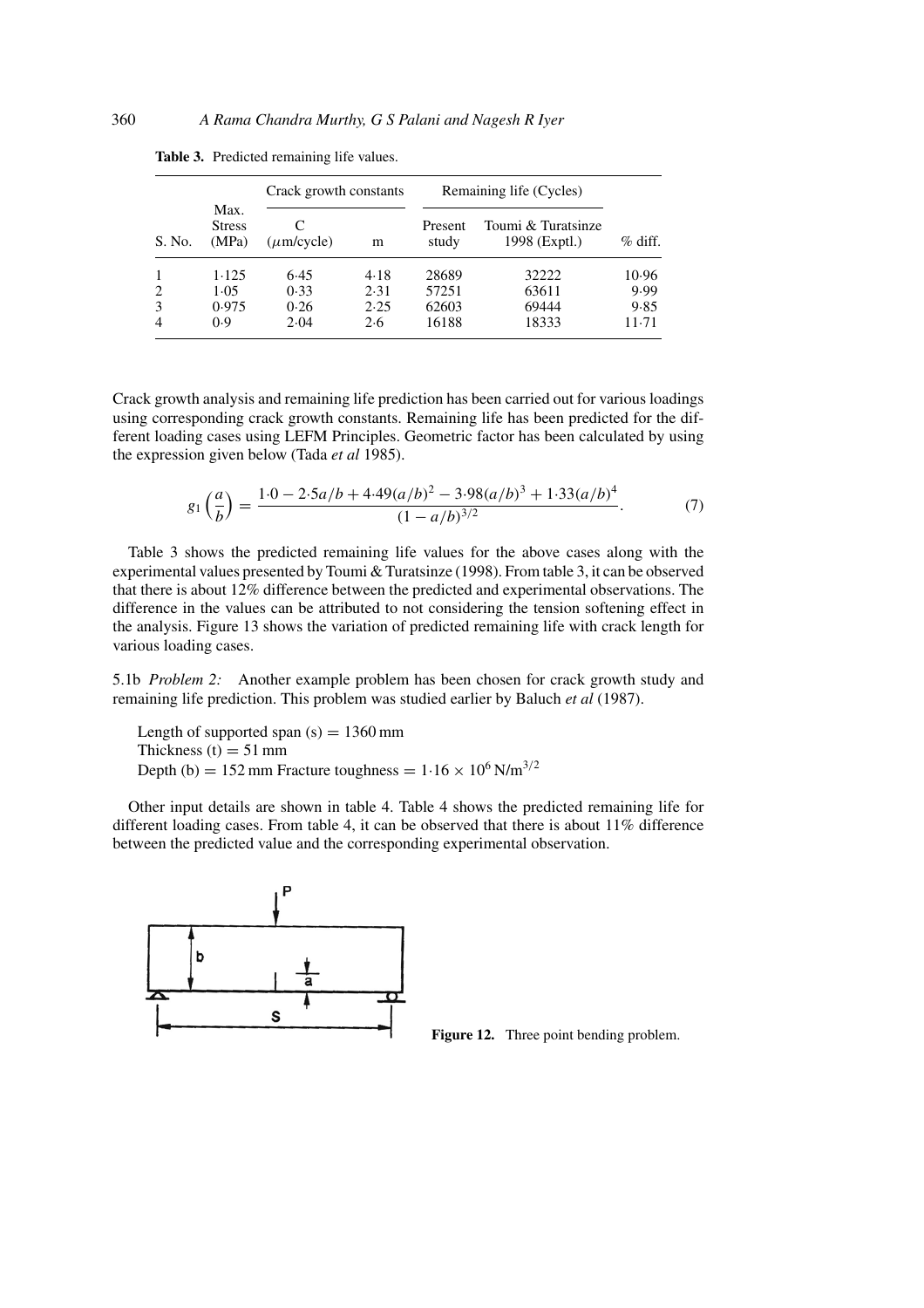

Figure 13. Crack length vs. remaining life.

## **6. Summary and concluding remarks**

A critical review of literature on fracture analysis of concrete has been carried out. Review includes various fracture models, tension softening models and methodologies for crack growth analysis and remaining life prediction. It has been observed that fracture process zone (FPZ) plays an important role in the fracture analysis of quasi-brittle materials like concrete. The widely used fracture models are based on (i) fictitious crack approach and (ii) effective elastic crack approach have been explained. Fictitious crack approach model uses the Dugdale–Barenblatt energy dissipation mechanism which assumes that all energy produced

|                | Max.<br>stress (MPa) | <b>Stress</b><br>ratio |                             | Crack growth constants |      |                            |
|----------------|----------------------|------------------------|-----------------------------|------------------------|------|----------------------------|
| Sl.<br>No.     |                      |                        | Initial crack<br>length, mm |                        | m    | Remaining life<br>(Cycles) |
| 1              |                      | 0.1                    |                             | $7.71e - 25$           | 3.12 | 38078*                     |
| 2              | 0.5194               | 0.2                    | 75                          | $5.78e - 24$           | 3.12 | 33176                      |
| 3              |                      | 0.3                    |                             | $1.72e - 24$           | 3.15 | 25436                      |
| $\overline{4}$ |                      | (0.1)                  |                             | $7.71e - 25$           | 3.12 | 24536                      |
| 5              | 0.692                | 0.2                    | 75                          | $5.78e - 24$           | 3.12 | 21987                      |
| 6              |                      | 0.3                    |                             | $1.72e - 24$           | 3.15 | 14789                      |
| 7              |                      | (0.1)                  |                             | $7.71e - 25$           | 3.12 | 25123                      |
| 8              | 0.4328               | 0.2                    | 85                          | $5.78e - 24$           | 3.12 | 22453                      |
| 9              |                      | 0.3                    |                             | $1.72e - 24$           | 3.15 | 17936                      |

**Table 4.** Predicted remaining life values.

∗-Experimental value 44000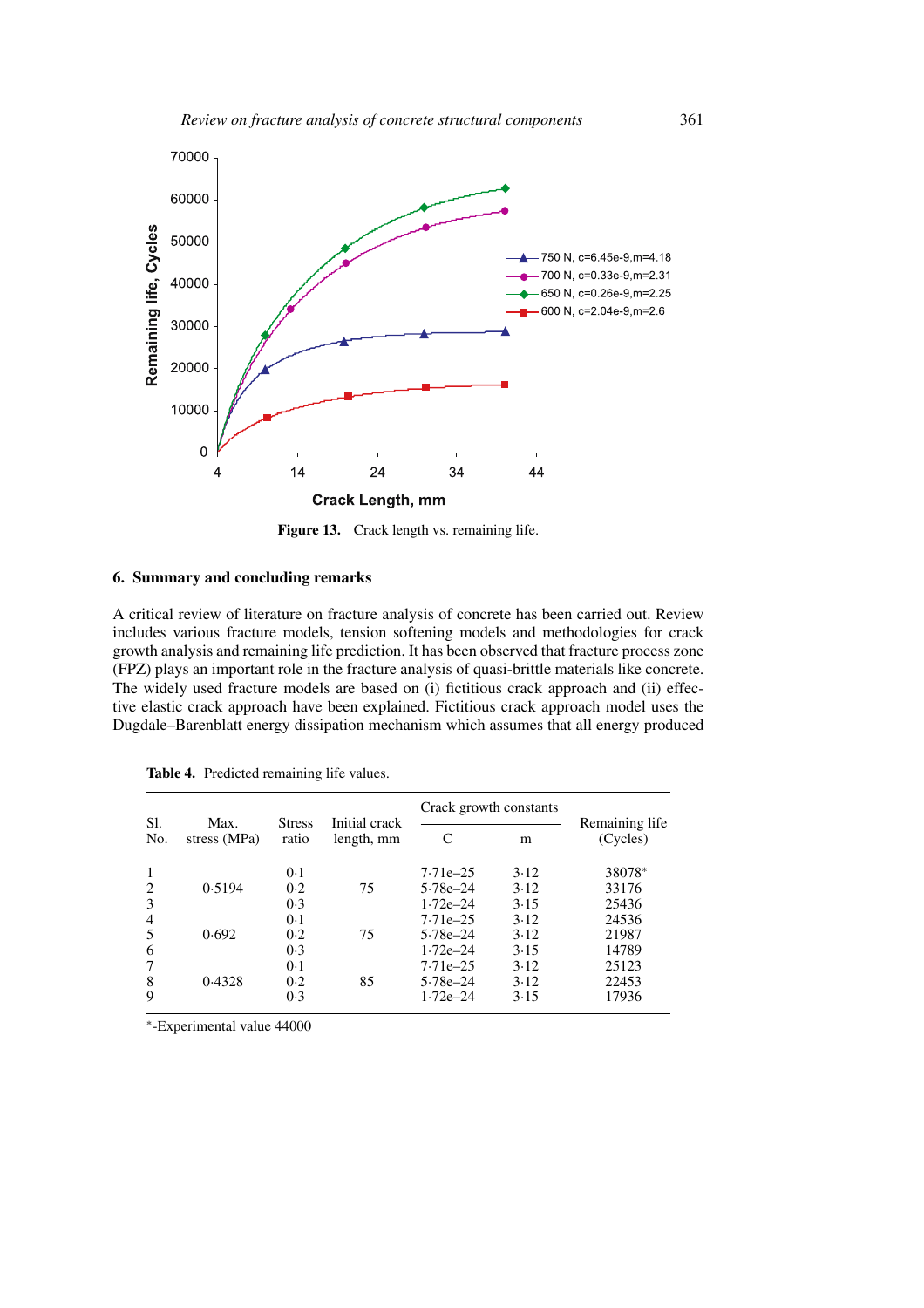#### 362 *A Rama Chandra Murthy,GSPalani and Nagesh R Iyer*

by the applied load is completely balanced by the cohesive pressure. The fictitious crack is assumed to initiate and propagate when the principal tensile stress reaches the tensile strength of the material. Effective elastic crack approach uses the Griffith–Irwin energy dissipation mechanism. The effective elastic crack approach models FPZ by using an equivalent tractionfree elastic crack.

Various tension softening models such as linear, bi-linear, tri-linear, etc. have been presented with appropriate expressions. From the critical review of models, it has been observed that the models are subjective in view of the following reasons:

- Some of the models are complex and do not readily lend themselves to mathematical manipulation such as differentiation and integration
- Number of models are divided into two separate expressions hence adding to the complexity of the model
- Some of the models require parameters obtained through curve fitting methods.

There is scope and need to develop more generalised models to represent closing pressure distribution.

Studies have also been conducted on crack growth analysis and remaining life prediction using LEFM principles. From the studies, it has been observed that there is about 12% difference between predicted and experimental observations. The difference in the values can be attributed to not considering the tension softening effect in the analysis. For reliable remaining life prediction, effect of tension softening should be considered appropriately in the analysis by employing NLFM principles.

Authors thank their colleagues Mr J Rajasankar, Asst. Director and Ms. Smitha Gopinath for their technical support, discussions and suggestions during the coarse of investigation. This paper is being published with the kind permission of the Director, Structural Engineering Research Centre (SERC), Chennai, India.

#### **List of symbols**

| $f_t$             | Tensile strength of the material          |
|-------------------|-------------------------------------------|
| $f_{y}$           | Yield strength of the material            |
| $\sigma(w)$       | Cohesive pressure                         |
| w                 | Crack opening displacement                |
| $w_c$             | Critical crack opening displacement       |
| $G_q$             | Energy release rate                       |
| $G_{Ic}$          | Critical energy release rate              |
| $G_{\sigma}$      | Work done by the cohesive pressure        |
| $w_t$             | Crack separation displacement             |
| E                 | Modulus of elasticity                     |
| $G_F$             | Fracture energy                           |
| CMOD <sub>c</sub> | Critical crack mouth opening displacement |
| $CMOD_c^e$        | Elastic component of $CMOD_c$             |
| $CMOD_c^p$        | In elastic component of $CMOD_c$          |
| $\sigma_c$        | Critical stress                           |
| $a_c$             | Critical crack length                     |
|                   |                                           |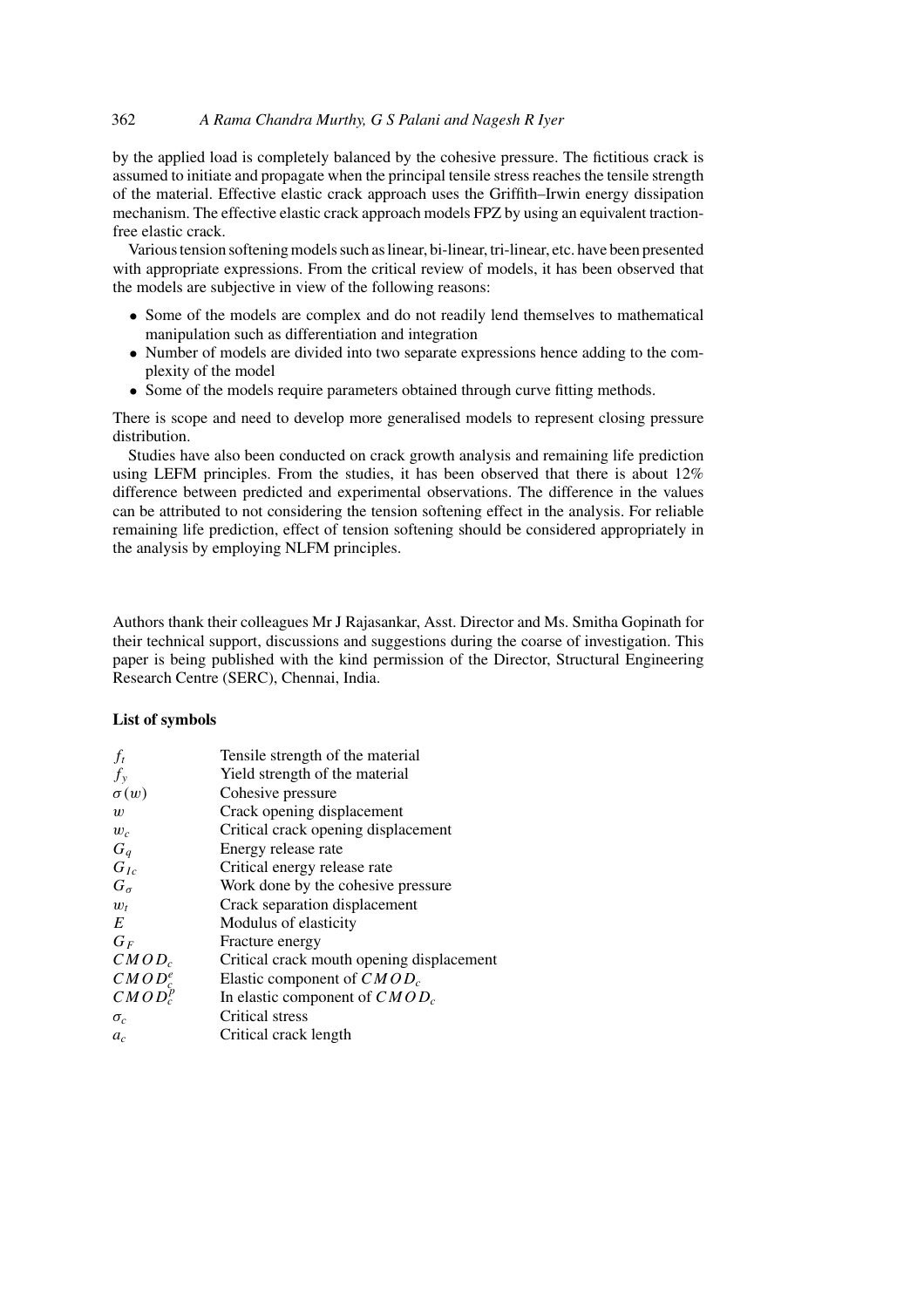| $g_2\left(\frac{a_c}{b}\right)$                 | Geometry factor for CMOD                               |
|-------------------------------------------------|--------------------------------------------------------|
| $CTOP_c^e$                                      | Critical crack tip opening displacement                |
| $g_3\left(\frac{a_c}{b},\frac{a_0}{a_c}\right)$ | Geometry factor for CTOD                               |
| $K_I$                                           | Stress intensity factor (SIF) for mode I               |
| $K_{IC}^S$                                      | Critical SIF for mode I                                |
| $\sigma_{NC}$                                   | Nominal stress                                         |
| $P_c$                                           | Critical fracture load                                 |
| $c_n$                                           | Coefficient representing different types of structures |
| D                                               | Depth of the beam                                      |
| $f_{\boldsymbol{c}}$                            | Compressive strength of concrete                       |
| $\int_l^L$                                      | Tensile bending stress                                 |
|                                                 | Length of the beam                                     |
| $\boldsymbol{t}$                                | thickness of the beam                                  |
| b                                               | width of the beam                                      |
| $g_1\left(\frac{a}{b}\right)$                   | Geometry factor using LEFM                             |
| a                                               | Crack length                                           |
| C, m                                            | Paris crack growth constants                           |

#### **References**

- Abdalla H M, Karihaloo B L 2004 A method for constructing the bilinear tension softening diagram of concrete corresponding to its true fracture energy. *Magazine of Concrete Res.* 56(10): 597–604
- ACI Committee 446 1995 Finite Element Analysis of Fracture in Concrete Structures. Report of Subcommittee 3, (Detroit: American Concrete Institute)
- Appa Rao G, Raghu Prasad B K 2002a Fracture energy and softening behavior of high-strength concrete. *Cement and Concrete Res.* 32: 247–252
- Appa Rao G, Raghu Prasad B K 2002b Influence of the roughness of aggregate surface on the interface bond strength. *Cement and Concrete Res.* 32: 253–257
- Arslan A, Ince R, Karihaloo B L 2002 Improved lattice model for concrete fracture. *J. Eng. Mech. ASCE* 128: 57–65

Baluch M H, Qureshy A B, Azad A K 1987 Fatigue crack propagation in plain concrete. S P Shah, S E Swartz (eds.) SEM/RILEM Int. Conf. on Fracture of Concrete and Rock, Houston, 80–87

Barenblatt G I 1959 Equilibrium cracks formed during brittle fracture. *Prikl. Mat. Mech* 23

- Bazant Z P 1976 Instability, Ductility and size effect in strain-softening concrete. *J. Engg. Mech. ASCE* 102: 331–344
- Bazant Z P 1982 Crack band model for fracture of geomaterials. Eisenstein Z (ed.) Proc. 4th Int. Conf. on Numerical Methods in Geomechanics, 3, Edmonton, Alberta, 1137–1152
- Bazant Z P 1983 Fracture in concrete and reinforced concrete. Bazant Z P (ed.) Preprints, IUTAM Prager Symposium on Mechanics of Geomaterials, Rocks, Concretes, Soils, North Western University, Evanston, 281–316
- Bazant Z P 1984 Size effect in blunt fracture: Concrete, Rock, Metal. *J. Eng. Mech. ASCE* 110(4): 518–535
- Bazant Z P 1986 Fracture mechanics and strain-softening in concrete. Proceedings of U.S.-Japan Seminar on Finite Element Analysis of Reinforced Concrete Structures, ASCE, New York 121–150
- Bazant Z P 1989 Fracture energy of heterogeneous materials and similitude. In Fracture of Concrete and Rock, S P Shah, S E Swartz (eds.) (New York: Springer-Verlag) 229–241
- Bazant Z P 1996 Size effect aspects of measurement of fracture characteristics of quasi-brittle material. *Advanced Cement Based Materials* 129(4): 128–137
- Bazant Z P 1998 *Fracture and Size Effect in Concrete and other quasi Brittle Materials*, CRC Press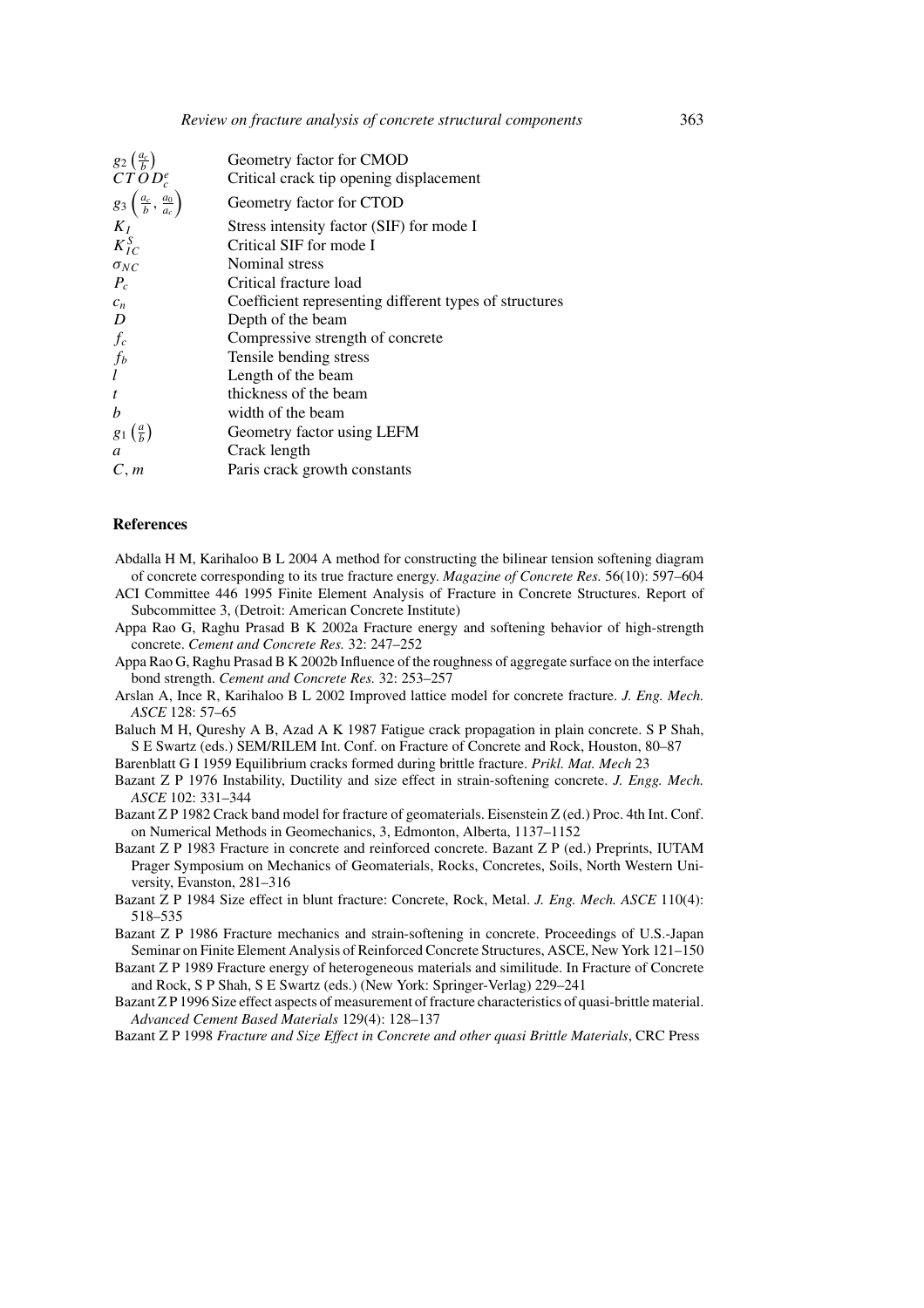Bazant Z P 2002 Concrete fracture model: testing and practice. *Eng. Fract. Mech.* 69: 165–205

- Bazant Z P, Cedolin L 1979 Blunt crack bond propagation in finite element analysis. *J. Eng. Mech. ASCE* 105(2) 297–315
- Bazant Z P, Kazemi M T 1990 Determination of fracture energy, process zone length and brittleness number from size effect, with application to rock and concrete. *Int. J. Fract.* 44: 111–131
- Bazant Z P, Kim J K 1984 Size effect in shear failure of longitudinally reinforced beams. *ACI Structural J.* 81: 456–468
- Bazant Z P, Oh B H 1983 Crack band theory for fracture of concrete. *Materials and Structures, RILEM* 16: 155–177
- Bazant Z P, Sun H H 1987 Size effect in diagonal shera failure: Influence of aggregate size and stirrups. *ACI Materials J* July–August 259–272
- Bazant Z P, William F, Schell 1993 Fatigue fracture of high strength concrete and size effect. *ACI materials J.* 90(5): 472–478
- Bazant Z P, Xu K 1991 Size effect in fatigue fracture of concrete. *ACI Materials J.* 88(4): 390–399
- Bazant Z P, Yavari A 2005 Is the cause of size effect on structural strength fractal or energetic– statistical. *Eng. Fract. Mech.* 72: 1–31
- Burt N J, Dougill J W 1977 Progressive failure in a model heterogeneous medium. *J. Eng. Mech.* Division-ASCE, 103: 365–376
- Carpinteri A 1980 Notch sensitivity in fracture testing of aggregative materials. Istituto di scienza delle Construzioni, universita di Bologna, Nota Technia n 45. *Eng. Fract. Mech.* 16
- Carpinteri A P, Cornetti N, Pugno A S, Taylor D 2008 A finite fracture mechanics approach to structures with sharp V-notches. *Eng. Fract. Mech.* 75: 1736–1752
- CEB–FIP Model code 1990 Bulletind Information No. 190a, 190b, Comite Euro International du Beton (CEB), Lausanne
- Cedolin L, Deipoli S, Iori I 1987 Tensile behaviour of concrete. *J. Eng. Mech. ASCE* 113(3): 431–449
- Clintock F A, Walsh P F 1962 Friction on Griffith cracks in rocks under compression. Proc.  $4<sup>th</sup>$ National congress, Appl. Mech., Berkeley
- Coulomb C A 1776 Remarque sur la rupture des corp. Memories presents par divers savants a l, Academic, 7
- Du J, Yon J H, Hawkins N M, Kobayashi A S 1990 Analysis of the Fracture Process Zone of a Propagating Concrete Crack Using Moire Interferometry, in Micromechanics of Failure of Quasi-Brittle Materials, S P Shah, S E Swartz and M L Wang (eds.) London: Elsevier Applied Science, 146–155
- Dugdale D S 1960 Yielding of steel sheets containing slits. *J. Mechanics and Physics of Solids* 8
- Figueiras J A, Owen D R J 1984 Non-linear analysis of reinforced concrete shell structures. Intl. conf. on Computer Aided Analysis and Design of Concrete Structures, Part I, split, Yugoslavia, 509–532
- Footer M L, Mai Y W, Cotterell B 1986 Crack growth resistance curves in strain-softening materials. *J. Mech. and Physics of Solids* 34(6): 593–607
- Galilei G 1638 Discorsi e dimostrazioni matemathiche intorno a due nuove scienze. Elzeviri, Ledia (English translation, Two sciences, New York: The Macmillan Company)
- Gopalaratnam V S, Shah S P 1985 Softening response of plain concrete in direct tension. *ACI Journal* 82(3): 310–323
- Griffith A A 1920 The phenomena of rupture and flow in solids. *Philosophical Transactions of the Royal Society of India*, series A221, 1920 241–257
- Herrman H J 1991 Patterns and scaling in fracture. Fracture Process in Concrete, Rock and Ceramics. JGM Van Micr J G Rots and A Bakker (eds.), (Spain, London, New York: Chapman Hall) p. 195
- Herrman H J, Hansen A, Roux S 1989 Fracture of disorder elastic latticcs in two dimensions. *Phys Rev B.* 39: 637–648
- Hillerborg A 1983 Examples of practical results achieved by means of the fictitious crack model. Z P Bazant (ed.), IUTAM, Prager Symposium on Mechanics of Geomaterials: Rocks, Concretes, Soils, Northwestern University, Evanston 611–614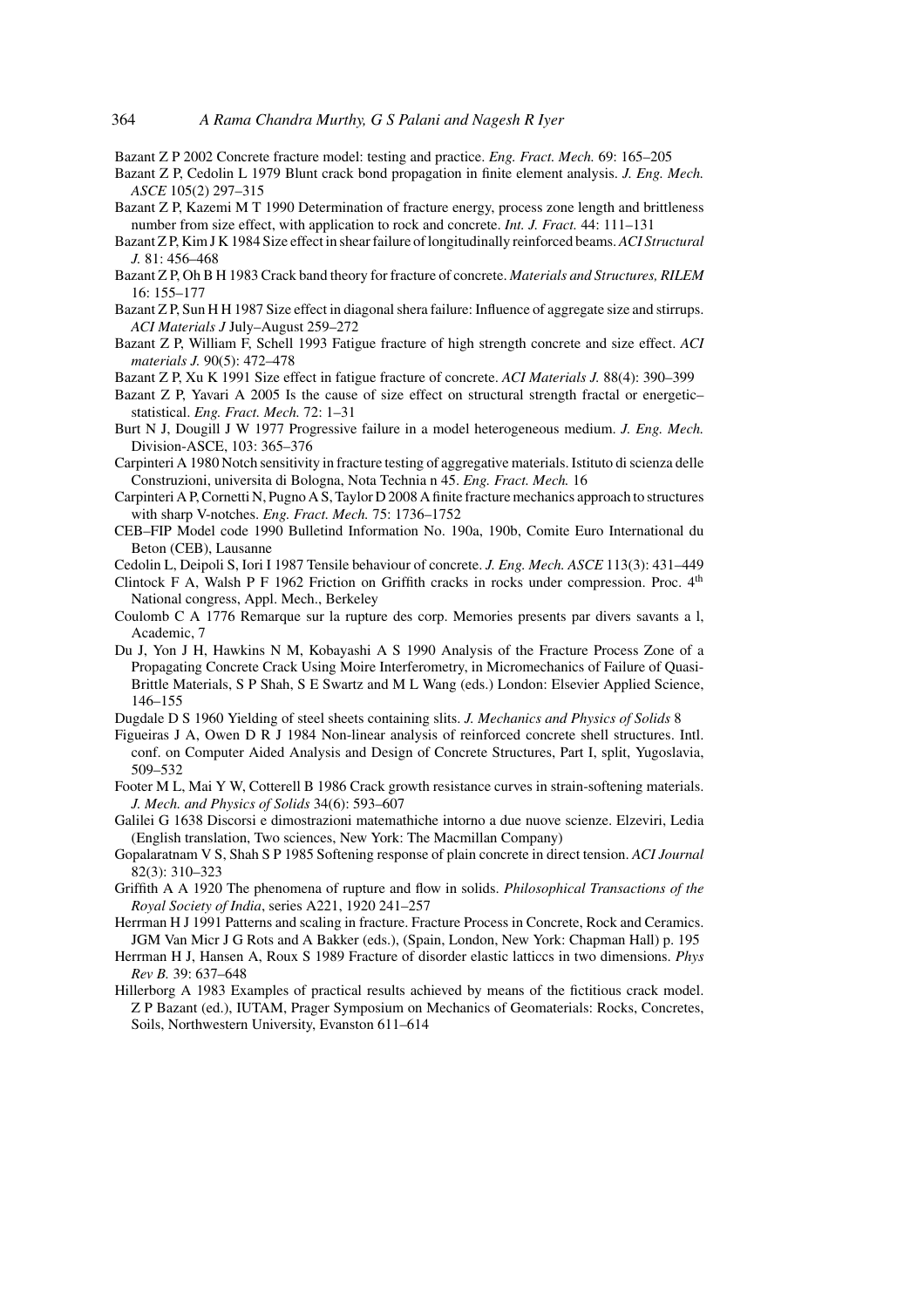- Hillerborg A 1985 The theoretical basis of method to determine the fracture energy  $G_F$  of concrete. *Mater. Struct.* 18(106): 291–296
- Hillerborg A, Modeer M, Petersson P E 1976 Analysis of crack formation and crack growth in concrete by means of fracture mechanics and finite elements. *Cement and Concrete Res.* 6: 773–782
- Hordijk D A 1991 Local Approach to Fatigue of Concrete. Ph.D thesis, Technical University of Delft
- Hrennikoff A 1941 Solution of Problems of Elasticity by the Framework Method. *J. Appl. Mech. Trans. ASME* 8: A169–A175
- Ince R, Arslan A, Karihaloo B L 2003 Lattice Modelling of size Effect in Concrete Strength. *Eng. Fract. Mech.* 170: 2307–2320
- Ingraffea A R, Saouma V 1984 Numerical modelling of discrete crack propagation in reinforced and plain concrete. Fracture mechanics of concrete: Structural application and numerical calculation, by G Sih *et al* (eds.), Dordrecht 171–225
- Ingraffea A R 1977 Discrete Fracture Propagation in Rock: Laboratory Tests and Finite Element Analysis. Ph.D. Dissertation, Univrsity of Colorado, Boulder
- Irwin G R 1957 Analysis of stresses and strains near the end of a crack traversing a plate. *J. Applied Mechanics*, ASME, New York 24(3): 351–369
- Jenq T S, Shah S P 1985 Two parameter fracture model for concrete. *J. Eng. Mech. ASCE* 111(4): 1227–1241
- Kaplan M E 1961 crack propagation and fracture of concrete. *J. American Concrete Institute* 58(5): 591–610
- Karihaloo B L, Nallathambi P 1989 An improved effective crack model for the determination of fracture toughness of concrete. *Cement and Concrete Res.* 19: 603–610
- Karihaloo B L 1995 *Fracture Mechanics and Structural Concrete*, (New York: Longman Scientific Technical)
- Karihaloo B L, Shao P F, Xiao O Z 2003 Lattice Modelling of the Failure of Particle Composites 170: 2385–240
- Kesler C E, Naus D J, Lott J L 1972 Fracture mechanics-its applicability to concrete. Proc. Int. Conf. on the Mechanical Behaviour of Materials, Vol. IV, Kyoto, The Society of Materials Science 113–124
- Kfouri A P, Rice J R 1977 Elastic-plastic separation energy rate for crack advance in finite growth steps,DMRTaplin (ed.), Fracture (Proceedings, 4th International Conference on Fracture, ICF4, Waterloo), vol. 1, University of Waterloo, Ontario, Canada 43–59
- Knauss W C 1973 On the steady propagation of a crack in a viscoelastic sheet-experiment and analysis. H H Kausch (ed.), The deformation in fracture of high polymers, New York: Plenum 501–541
- Knauss W C 1974 On the steady propagation of a crack in a viscoelastic plastic solid. *J. Appl. Mech.* 41(1): 234–248
- Lange D A, Jennings H M, Shah S P 1993 Relationship between fracture surface roughness and fracture behavior of cement paste and mortar. *J. American Ceramic Soc.* 76(3): 589–597
- Li V C, Chan C M, Leung C K Y 1987 Experimental determination of the tension softening relations for cementations composites. *Cement and Concrete Res.* 17: 441–452
- Liaw B M, Jeang F L, Du J J, Hawkins N M, Kobayashi A S 1990 Improved non-linear model for concrete fracture. *J. Engg. Mech. ASCE* 116(2): 429–445
- Miller R A, Castro Montero A, Shah S P 1991 Cohesive crack models for cement holographic measurement. *J. American Ceramic Soc.* 74: 130–138
- Nallathambi P, Karihaloo B L, Heaton B S 1985 Various Size Effects In Fracture of Concrete. *Cement and Concrete Res.* 15: 117–126
- Ngo D, Scordelis A C 1967 Finite Element Analysis of Reinforced Concrete Beams, *ACI J.* 64(3): 152–163
- Palmer A C, Rice J R 1973 The growth of slip surfaces on the progressive failure of over-consolidated clay. *Proc. R. Soc London* A Series 332: 527–548
- Perdikaris P C, Calomino 1987 Kinetics of crack growth in plain concrete. Proc. Int. conf. Fracture of concrete and Rock, Houston 96–101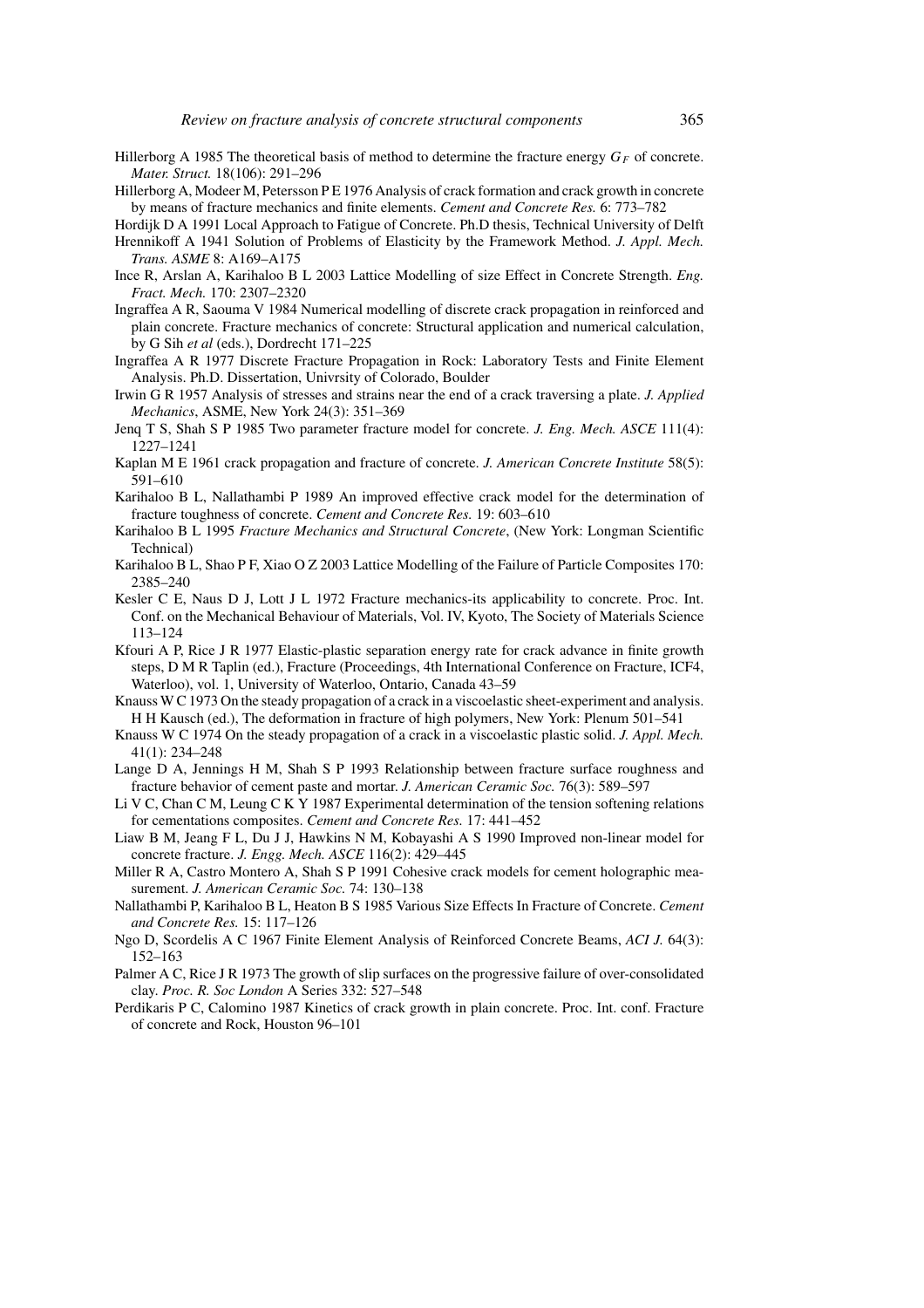- Petersson P E 1981 Crack growth and development of fracture zones in plain concrete and similar materials. Report TVBM-1006, Division of Building Materials, Lund Institute of Technology, Lund, Sweden
- Pudhaphongsiriporn P 1978 An Experimental Study of a Reinforced Concrete Folded Plate Structure. Ph.D Dissertation, Purdue University, West Lafayette
- Raghu Prasad B K, Renuka Devi M V 2007 Extension of FCM to plain concrete beams with vertical tortuous cracks. *Engg. Fract. Mech.* 74: 2758–2769
- Raghuprasad B K, Bhattacharya G S, Mihashi H 1994 Size effect in Notched concrete plate under plane stress-a lattice model. *Int. J. Fract.* 67: R3–R8
- Ramsamooj D V 1994 Prediction of fatigue life of plain concrete beams from fracture tests. *J. Testing and Evaluation* 22(3): 183–194
- Rashid Y R 1968 Ultimate strength analysis of prestressed concrete pressure vessels. *Nuclear Eng. Design* 7(4): 334–344
- Reinhardt H W 1985 Crack softening zone in plain concrete under static loading. *Cement Concrete Research* 15: 42–52
- Rice J R 1968 Mathematical analysis in the mechanics of fracture. H Liebowitz (ed.), Fracture—An advanced treatise, vol. 2, New York: Academic Press 191–308
- Roelfstra P E, Sadouhi H, Wittman F H 1985 Numerical Concrete. *Materials and Structures, RILEM* 18: 1985, p. 327
- Roelfstra R E, Wittmann F H 1986 A Numerical Method to Link Strain Softening with Fracture in Concrete, Fracture Toughness and Fracture Energy in Concrete, F H Wittmann (ed.), Amsterdam: Elsevier Science 163–175
- Schlangen E, Van Mier J G 1991 Experimental and Numerical analysis of Micro Mechanisms of Fracture of Cement based Composites. Report No. 25.5-91-1/VHC
- Schlangen E, Van Mier J G M 1992 Simple Lattice Model for Numerical Simulation of Fracture of Concrete Materials. *Materials and Structures* 25: 534–542
- Schlangen E, Van MierJGM 1992 Experimental and Numerical Analysis of Micromechanism of Fracture of Cement based composites. *Cement Concrete Composites* 14: 105–118
- Shah S P, Swartz S E, Ouyang C 1995 *Fracture Mechanics of Concrete: Applications of Fracture Mechanics to Concrete, Rock and other Quasi-brittle Material*, New York: John Wiely Sons, Inc
- Sitaram P 1993 Ultimate Load Analysis of Reinforced Concrete Folded Plate Structures. Ph.D Dissertation, Kansas State University, Manhattan, KS
- Slowik V, Angelo G P, Saouraa V E 1996 Fracture of concrete under variable amplitude fatigue loading. *ACI Materials Journal* 93(3): 272–283
- Smith E 1974 The structure in the vicinity of a crack tip: A general theory based on the cohesive crack model. *Eng. Fract. Mech.* 6: 213–222
- Stuart E S 1982 Crack growth and fracture in plain concrete-Static versus fatigue loading. Fatigue of concrete structures, S P Shah (ed.), SP-75, 3, ACI, Detroit, 47–68
- Subramaniam V K, Neil E F, Popovics S J, Shah S P 2000 crack propagation in flexural fatigue of concrete. *J. Eng. Mech. ASCE* 126(9): 891–898
- Sundara Raja Iyengar K T, Raghu Prasad B K, Nagaraj T S, Bharti Patel 1996 Parametric sensitivity of fracture behaviour of concrete. *Nuclear Eng. and Design* 163: 397–403
- Sundara Raja Iyengar K T, Raviraj R S, Jayaram T N 2002 Analysis of crack propagation in strainsoftening beams. *Engg. Fract. Mech.* 69
- Swenson D V 1986 Modeling Mixed-Mode Dynamic Crack Propagation Using Finite Elements: Theory and Applications. Ph.D Dissertation, Cornell University, Ithaca, NY
- Tada H, Paris P C, Irwin G R 1985 The Stress Analysis of Cracks Handbook, 2nd ed., Paris Productions, St. Louis, MO
- Takashi, Matsumoto, Victor C Li 1999 Fatigue life analysis of fiber reinforced concrete with a fracture mechanics based model. *Cement concrete composites* 21: 249–261
- Toumi Bascos A, Turatsinze A 1998 Crack propagation in concrete subjected to flexural cyclic loading. *Materials and Structures* 31: 451–458